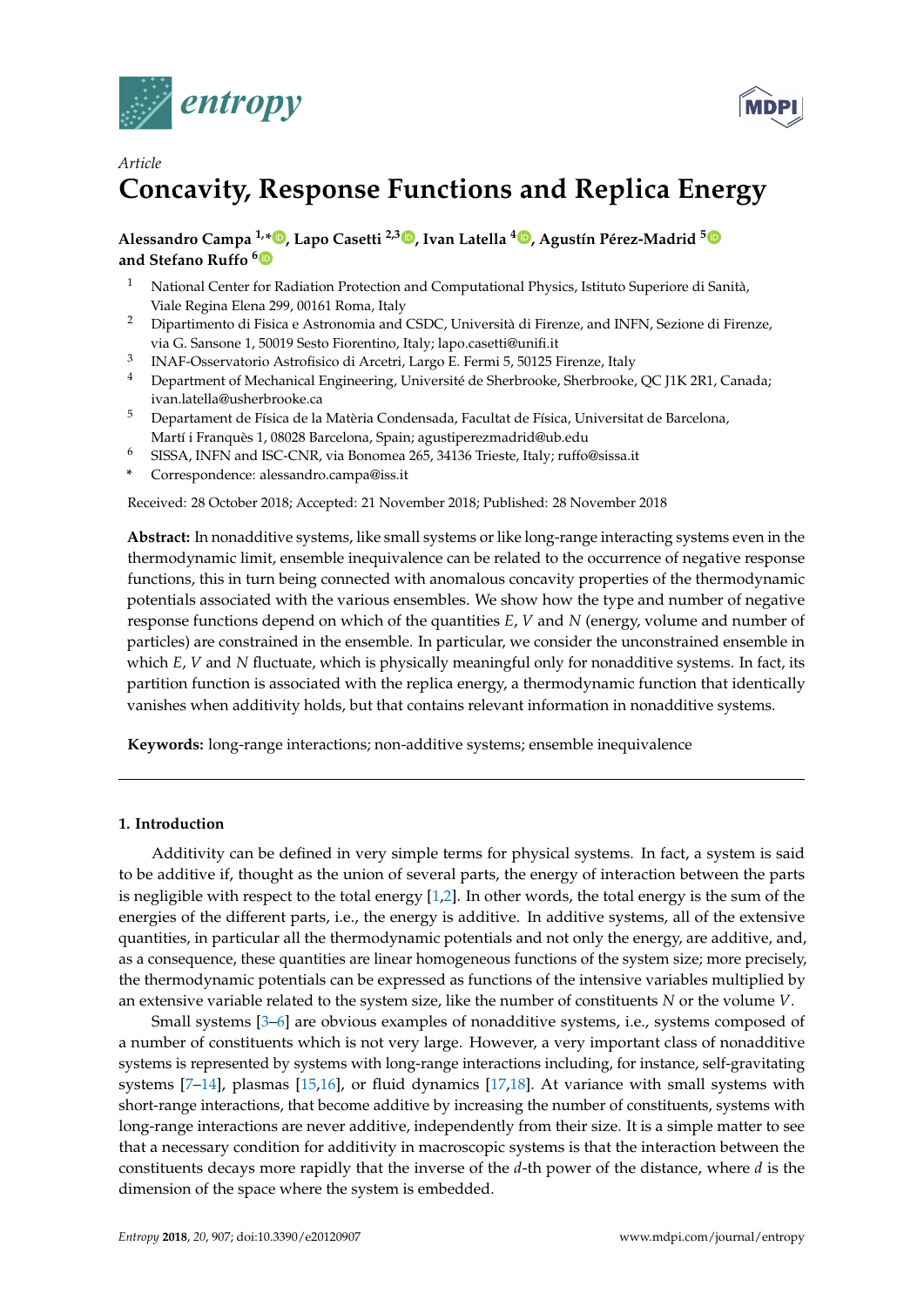the computational tools of thermodynamics and statistical mechanics. The statistical mechanics formulation requires proper generalizations [\[1,](#page-17-0)[2\]](#page-17-1) to take into account the nonnegligible interaction between parts of the system, but also a purely thermodynamic description, stemming from the formalism introduced by Hill for small systems [\[3\]](#page-17-2), is possible [\[19\]](#page-17-10).

A relevant physical peculiarity of nonadditive systems is that their possible equilibrium states depend on which thermodynamic quantities are held fixed. These fixed quantities are usually called control parameters (e.g., the total energy *E* is a control parameter in an isolated system, while the temperature *T* is a control parameter in a system kept in contact with a heat bath at that fixed temperature); the other thermodynamic quantities fluctuate around their equilibrium values. Using the example of the total energy and the temperature, in an additive system, the following holds at equilibrium: fixing the total energy to a value *E* and finding that the expected value of the temperature is *T*<sub>∗</sub>, we know that fixing the temperature at  $T = T_*$  will make the expected value  $E_*$  of the energy equal to *E* (this holds in the so-called thermodynamic limit in which *N* and *V* tend to infinite). In other words, the equilibrium states do not depend on which control parameters we use to define them. In the statistical mechanics formalism, this is expressed by the equivalence of the ensembles. This equivalence is in general absent in nonadditive systems, and physically this implies that there are equilibrium states defined by given control parameters that do not exist if one chooses another set of control parameters. This will be stated in more precise terms later.

Ensemble inequivalence is related to the occurrence of negative response functions, this in turn being related to anomalous concavity properties of the thermodynamic potentials associated with the various ensembles. In this paper, we focus exactly on this issue, making a survey of all the statistical ensembles and thermodynamic potentials, showing in each case the response function that can have a negative value. We stress that ensemble inequivalence can give rise to negative response functions, but that this is not necessary, since there can be inequivalence without negative response functions. We will be more precise about this issue in the following. For the moment, we underline that a negative response function implies ensemble inequivalence, while ensemble inequivalence does not necessarily imply a negative response function.

The paper is organized as follows. In Section [2,](#page-1-0) we show how the replica energy can be introduced, a relevant thermodynamic function for nonadditive systems, and present the associated statistical ensemble that is treated in more detail later. In Sections [3](#page-3-0) and [4,](#page-9-0) we describe the relation between ensemble inequivalence and the anomalous concavity properties and response functions; the latter section is dedicated to the ensemble associated with the replica energy, while the former section concerns the other ensembles. In the last section, we present a discussion with concluding remarks.

## <span id="page-1-0"></span>**2. Thermodynamics, Replica Energy, Statistical Ensembles**

To obtain the thermodynamic properties of a system from the principles of statistical mechanics, one considers a great number  $\mathcal N$  of independent replicas of the system, namely, a statistical ensemble. The replicas are identical in nature, but they differ in phase, that is, in their condition with respect to configuration and velocity [\[20\]](#page-17-11). If the energy, entropy, volume and number of particles of the system under consideration are *E*, *S*, *V* and *N*, respectively, the corresponding quantities of the ensemble are  $E_t = N E$ ,  $S_t = N S$ ,  $V_t = N V$  and  $N_t = N N$ . Energy variations in the ensemble satisfy the general thermodynamic relation [\[3\]](#page-17-2)

<span id="page-1-1"></span>
$$
dE_t = TdS_t - PdV_t + \mu dN_t + \mathscr{E}d\mathscr{N},\tag{1}
$$

where *T* is the temperature, *P* is the pressure exerted on the boundary of the systems, and  $\mu$  is the chemical potential of a single system. The last term on the right-hand side of Equation [\(1\)](#page-1-1) accounts for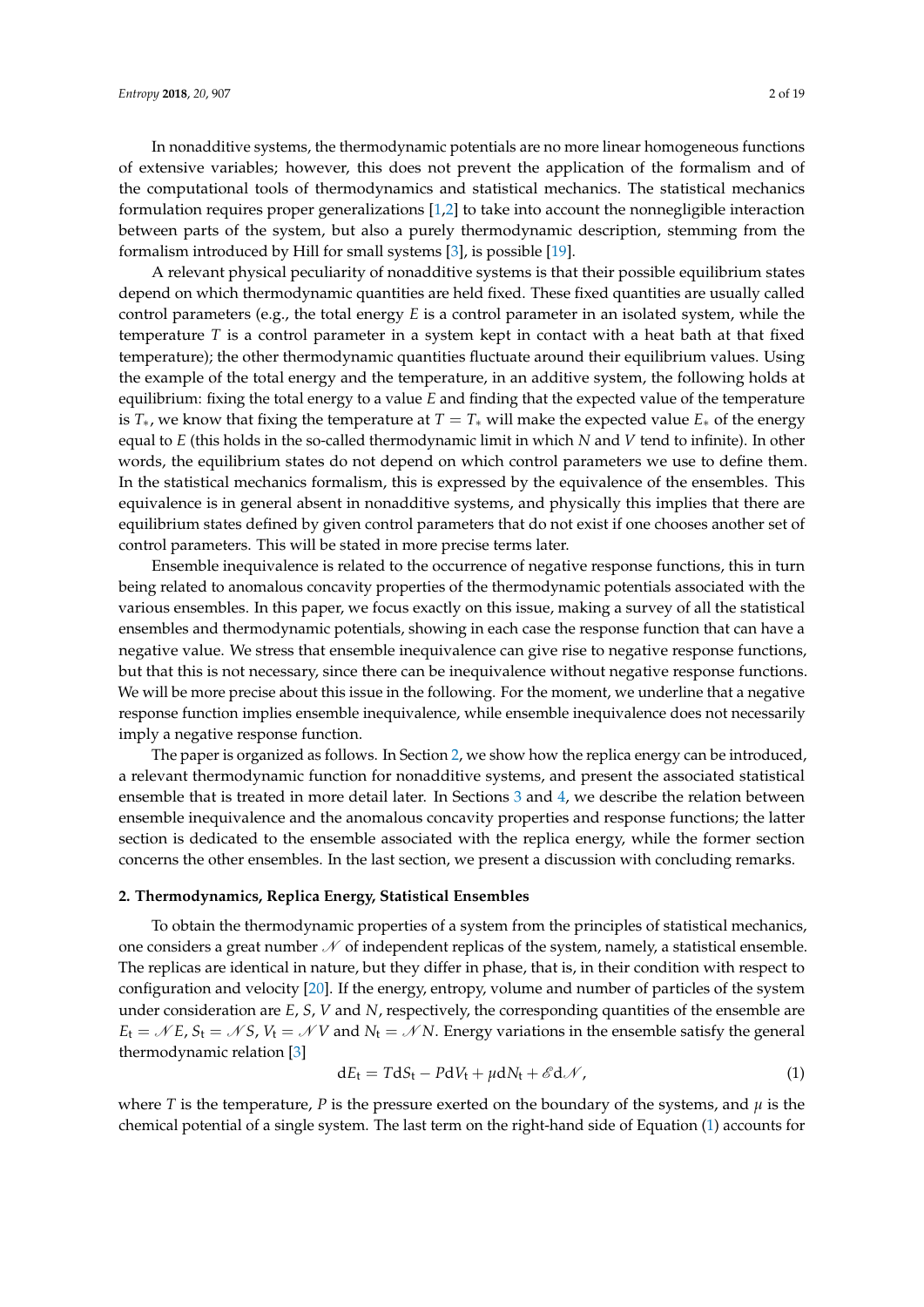the energy variation when the number of members of the ensemble  $\mathscr N$  varies, holding  $S_{\mathsf{t}}$ ,  $V_{\mathsf{t}}$  and  $N_{\mathsf{t}}$ constant. The replica energy  $\mathscr E$ , formally given by

<span id="page-2-0"></span>
$$
\mathscr{E} = \left(\frac{\partial E_t}{\partial \mathscr{N}}\right)_{S_t, V_t, N_t},\tag{2}
$$

vanishes if the system is additive; this can be derived using the fact that for additive systems the extensive variables are linear homogeneous functions of the system size [\[19\]](#page-17-10). The physical reason why the replica energy  $\mathscr E$  does not vanish for nonadditive systems can be traced back to the following argument. By changing the size of a macroscopic nonadditive system, its bulk properties in general change, while this does not occur, as it is well known, for an additive system (that is why the extensive variables are linear homogeneous functions of the systems size for additive systems). The replica energy is a measure of the energy associated with this change and Equation [\(2\)](#page-2-0) is the mathematical expression of this fact.

In the case in which all single systems properties are held constant, Equation [\(1\)](#page-1-1) can be written *Ed* $\mathcal{N} = TSd\mathcal{N} - PVd\mathcal{N} + \mu Nd\mathcal{N} + \mathcal{E}d\mathcal{N}$ , which can be integrated from 0 to  $\mathcal{N}$  to give  $E_t = TS_t - PV_t + \mu N_t + \mathcal{CN}$ . Dividing by  $\mathcal{N}$ , the latter equation gives

<span id="page-2-2"></span>
$$
E = TS - PV + \mu N + \mathscr{E},\tag{3}
$$

which relates the properties of a single system with the replica energy. By differentiation, one obtains:

$$
d\mathcal{E} = dE - TdS - SdT + PdV + VdP - \mu dN - Nd\mu.
$$
 (4)

Thus, one can exploit the first law of thermodynamics, expressed by

<span id="page-2-3"></span>
$$
dE = TdS - PdV + \mu dN, \qquad (5)
$$

to obtain

<span id="page-2-1"></span>
$$
d\mathscr{E} = -SdT + VdP - Nd\mu. \tag{6}
$$

The above equation generalizes the usual Gibbs–Duhem equation for additive systems, which is obtained by setting to zero the left-hand side of Equation [\(6\)](#page-2-1). Since, in general, the usual Gibbs–Duhem equation does not hold for nonadditive systems [\[21\]](#page-17-12), there exists the possibility of taking *T*, *P* and  $\mu$  as independent variables, a fact that is forbidden when  $\mathscr{E} = 0$ . Moreover, as can be seen from Equation [\(3\)](#page-2-2), we highlight that when  $\mathcal{E} \neq 0$ , the Gibbs free energy  $G = E - TS + PV$  is not equal to  $\mu N$ .

Depending on the control parameters defining the state of the system, certain quantities fluctuate and other quantities are fixed. Distinguishing between these two kinds of quantities is relevant here, and it is convenient to set now the notation that will be used to indicate such a distinction when necessary: if the energy *E*, volume *V*, or number of particles *N* are not control parameters, they are fluctuating quantities and will be denoted with a bar by  $\bar{E}$ ,  $\bar{V}$ , and  $\bar{N}$ , respectively. Equations [\(3\)](#page-2-2), [\(5\)](#page-2-3), and [\(6\)](#page-2-1) are general relations at a thermodynamic level and have to be understood for quantities with or without bars.

We will refer to the variables *E*, *V*, and *N* as constraint variables, and ensembles in which at least one of the constraint variables is a control parameter will be termed as constrained ensembles. The thermodynamic properties of an isolated system are obtained from a completely constrained ensemble in which all the constraint variables are control parameters; as is well known, this is the microcanonical ensemble. On the other hand, if none of the constraint variables is a control parameter, the system is said to be completely open and the associated ensemble is the unconstrained ensemble.

We have reminded above that ensemble inequivalence is associated with the fact that, for nonadditive systems, the possible equilibrium configurations depend on the specific control parameters used to define its state. Therefore, the thermodynamics of the system must be necessarily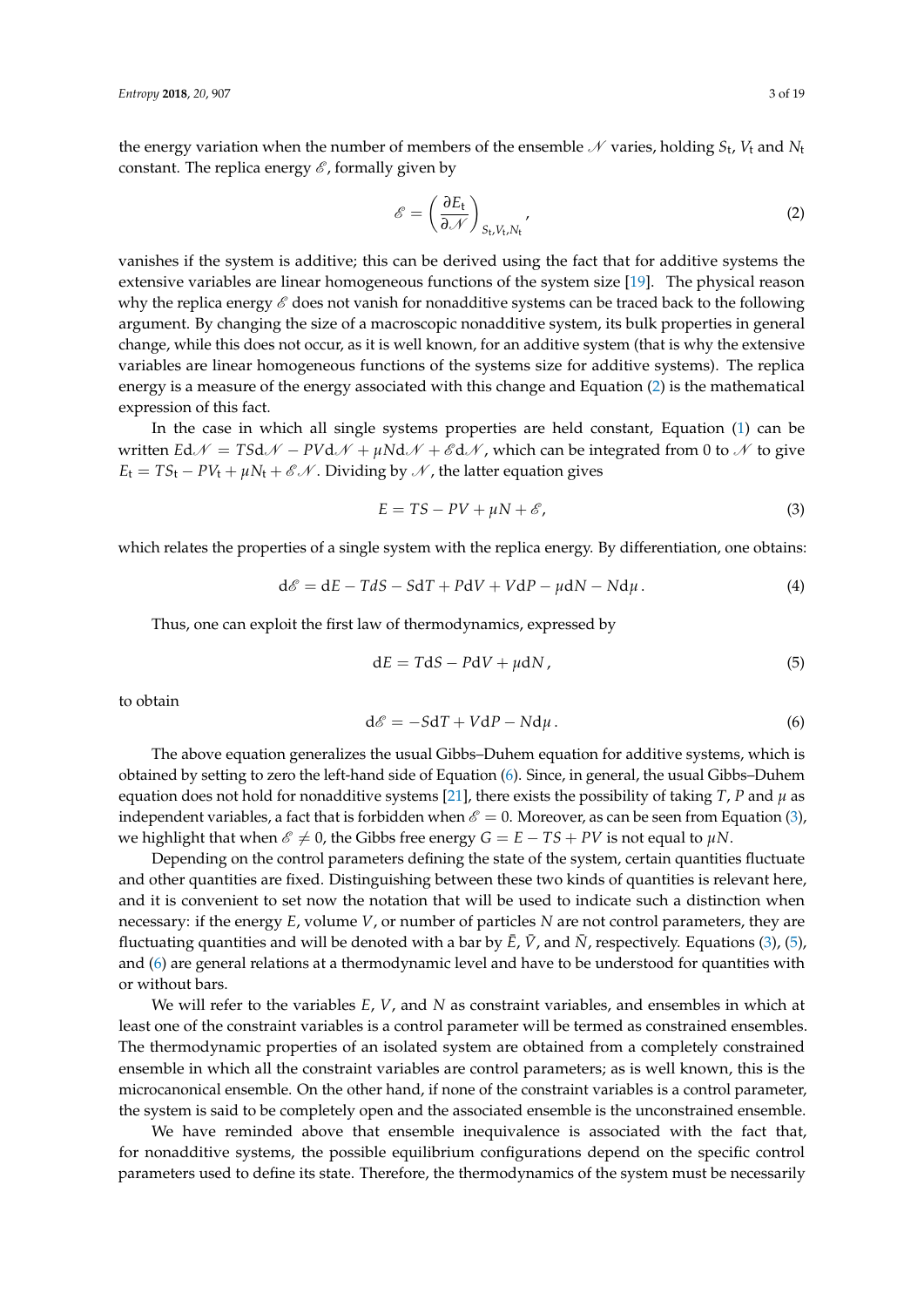derived from the characteristic function (the entropy or the free energies) in the ensemble associated with the particular set of control parameters under consideration. In doing so, it is in general possible to obtain the replica energy from the corresponding characteristic function, except in the case where the replica energy itself is the characteristic function corresponding to a particular set of control parameters. In fact, the replica energy is the free energy associated with the unconstrained ensemble where the corresponding control parameters are *T*, *P* and *µ* [\[22\]](#page-17-13), namely,

$$
\mathcal{E}(T, P, \mu) \equiv -k_B T \ln Y(T, P, \mu), \tag{7}
$$

where

<span id="page-3-2"></span>
$$
Y(T, P, \mu) = \int dE \int dV \sum_{N=0}^{\infty} \omega(E, V, N) e^{-(E + PV - \mu N)/(k_B T)}
$$
(8)

is the unconstrained partition function,  $\omega(E, V, N)$  being the microcanonical density of states, which is defined below, and  $k_B$  the Boltzmann constant. In Section  $4$ , we will come back to the relation between the microcanonical density of states (and the associated microcanonical entropy) and the replica energy.

The replica energy can indeed be explicitly computed in a few physical examples. For instance, given the potential energy

$$
W = \frac{1}{2} \int d^d x n(x) \Phi(x), \qquad (9)
$$

where  $n(x)$  is the particle density and  $\Phi(x)$  is the two-body potential of a system embedded in a *d*-dimensional space, the replica energy can be evaluated to be [\[23\]](#page-18-0)

<span id="page-3-1"></span>
$$
\mathscr{E} = -W + P^{(e)}V,\tag{10}
$$

where  $P^{(e)} = P - NT/V$  is the excess pressure due to the interactions. In the particular case in which  $\Phi(x)$  is a long-range potential decaying as  $1/|x|^{\alpha}$  with  $0 < \alpha < d$ , one has [\[21\]](#page-17-12)  $\mathscr{E} = -(1 - \alpha)$ *α*/*d*)*W*, showing that the replica energy vanishes when *α* → *d*, which corresponds to the limit of an additive system.

Another remarkable example is the extended Thirring model [\[22\]](#page-17-13), representing the physics of self-gravitating systems, for which the potential energy is

$$
W = -\nu (N_0^2 + bN_1^2) \,, \tag{11}
$$

where  $N_0$  is the number of particle inside a given volume  $V_0$  and  $N_1$  are those outside ( $v$  and  $b$  are parameters of the model). The expression of the replica energy  $\mathscr E$  is given by Equation [\(10\)](#page-3-1) and can be written as

$$
\mathscr{E} = \nu (N_0^2 + bN_1^2) + PV_0 - N_0T. \tag{12}
$$

## <span id="page-3-0"></span>**3. Response Functions and Ensemble Inequivalence**

In this and in the next section, we analyze the relation between ensemble inequivalence and the occurrence of negative response functions. Ensemble inequivalence can be studied with the help of the properties of the Legendre–Fenchel transformation; this approach, already well documented for constrained ensembles [\[24](#page-18-1)[–26\]](#page-18-2), can be extended to the case of the unconstrained ensemble. It is the Legendre–Fenchel transformation that allows one to connect ensemble inequivalence and negative response functions. In this paper, we are particularly interested in the inequivalence between the unconstrained ensemble and the other ensembles. However, it is instructive to consider first the inequivalence between constrained ensembles; this will be done in this section, showing the associated anomalous response functions. The unconstrained ensemble will be considered in Section [4.](#page-9-0) In the following, we use units in which the Boltzmann constant  $k_B$  is set to unity.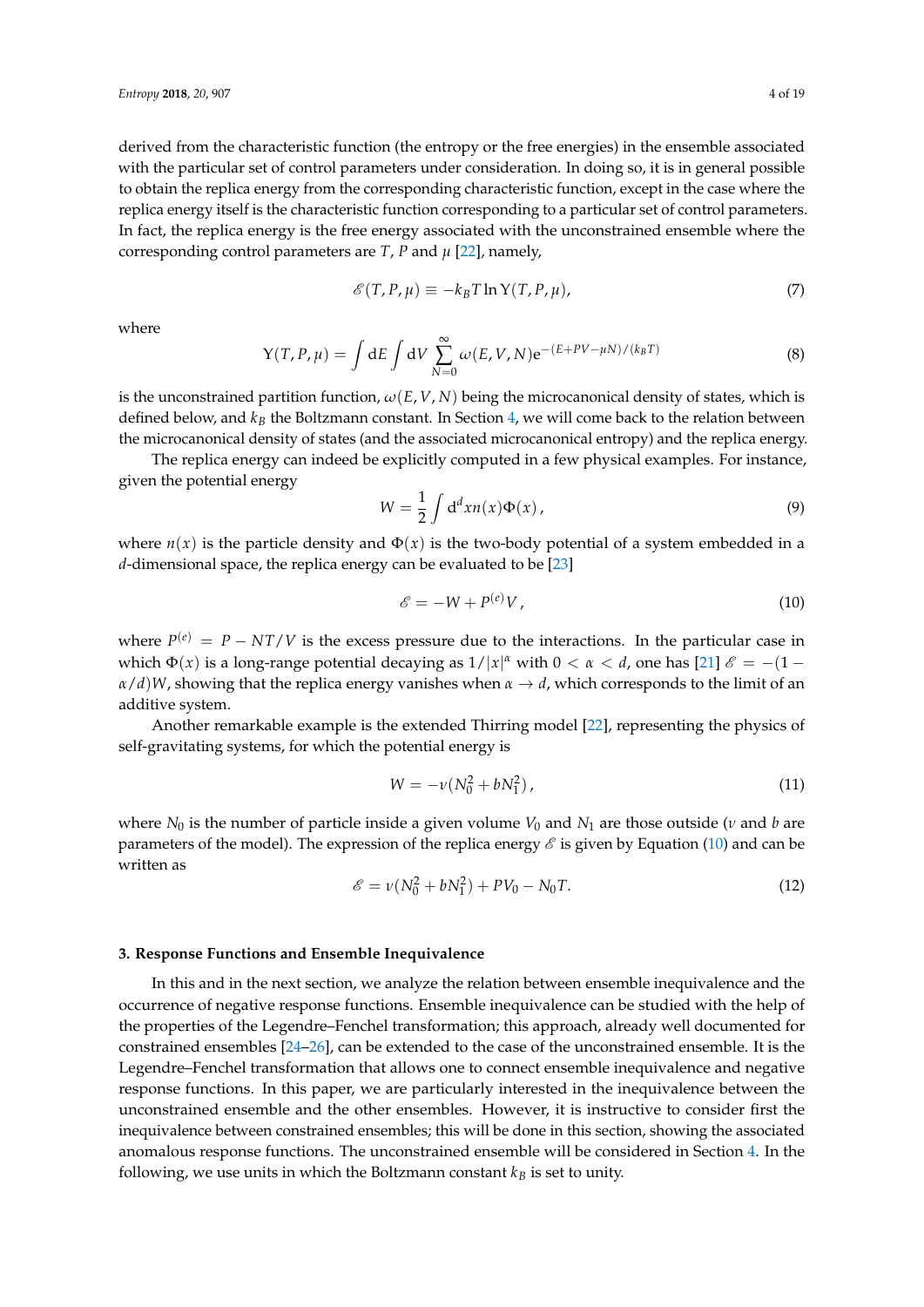To begin, we consider the microcanonical and canonical ensembles for a system described by the Hamiltonian  $\mathcal{H}(p,q)$  with  $p = (p_1, \ldots, p_N)$  and  $q = (q_1, \ldots, q_N)$ , where  $p_i \in \mathbb{R}^d$  and  $q_i \in \mathbb{R}^d$ are the momentum and position of particle *i*, respectively, and *d* is the dimensionality of the system. Just for completeness, we remind readers that, while the constraint variables *E*, *V* and *N* are the control parameters of the microcanonical ensemble, the control parameters of the canonical ensemble are *T*, *V* and *N*. The microcanonical density of states is given by

<span id="page-4-0"></span>
$$
\omega(E, V, N) = \frac{1}{h^{dN} N!} \int \delta(E - \mathcal{H}(\mathbf{p}, \mathbf{q})) d^{2dN} \mathbf{\Gamma},
$$
\n(13)

where *h* is a constant and  $d^{2dN}\Gamma = \prod_{i=1}^N d^d p_i d^d q_i$ , while the canonical partition function is

$$
Z(T, V, N) = \frac{1}{h^{dN} N!} \int e^{-\mathcal{H}(p,q)/T} d^{2dN} \Gamma.
$$
 (14)

Taking advantage of the Dirac  $\delta$  in [\(13\)](#page-4-0), after posing  $Z = \mathrm{e}^{-\mathcal{F}}$ , we rewrite the canonical partition function as

<span id="page-4-1"></span>
$$
e^{-\mathcal{F}(\beta,V,N)} = \int dE \,\omega(E,V,N) \, e^{-\beta E} = \int dE \, e^{S(E,V,N) - \beta E},\tag{15}
$$

with  $\beta = 1/T$  being the inverse canonical temperature,  $\mathcal{F} = \beta F$  the rescaled Helmholtz free energy, and  $S = S(E, V, N)$ , the logarithm of the density of states  $\omega$ , the microcanonical entropy. In the large *N* limit, we can compute the integral on the right-hand side of Equation [\(15\)](#page-4-1) using the saddle-point approximation and write

<span id="page-4-2"></span>
$$
\mathcal{F}(\beta, V, N) = \inf_{E} [\beta E - S(E, V, N)].
$$
\n(16)

We thus obtain the rescaled Helmholtz free energy as the Legendre–Fenchel transform of the microcanonical entropy with respect to the energy [\[1,](#page-17-0)[2,](#page-17-1)[24](#page-18-1)[–26\]](#page-18-2), which reduces to the usual Legendre transformation if the entropy is differentiable and concave in *E* at constant *V* and *N*.

On the one hand, the Legendre–Fenchel transformation of any function, as defined in [\(16\)](#page-4-2), is always a globally concave function [\[26\]](#page-18-2). This very remarkable property guarantees that the rescaled free energy F is always globally concave with respect to *β*. For convenience, we recall in Appendix [A](#page-13-0) the definition of locally and globally concave (and convex) functions, of concave (and convex) envelope, together with some properties of the Legendre–Fenchel transformation and its relations with concave functions. In the following, we will refer to these definitions and relations several times, therefore the reader not familiar with them should read Appendix [A](#page-13-0) at this point. Using that

$$
\bar{E} = \left(\frac{\partial \mathcal{F}}{\partial \beta}\right)_{V,N},\tag{17}
$$

the concavity of  $\mathcal F$  with respect to  $\beta$  means that

$$
\left(\frac{\partial \bar{E}}{\partial \beta}\right)_{V,N} = \left(\frac{\partial^2 \mathcal{F}}{\partial \beta^2}\right)_{V,N} \le 0,
$$
\n(18)

which ensures that the response function

<span id="page-4-3"></span>
$$
C_{V,N} = \left(\frac{\partial \bar{E}}{\partial T}\right)_{V,N} \ge 0,
$$
\n(19)

that is, the heat capacity, is a nonnegative quantity in the canonical ensemble. This statement is valid regardless of the differentiability of F. If F is twice-differentiable, then  $C_{V,N}$  is continuous; otherwise, it has discontinuities, or it can even diverge, if F is not differentiable, for the values of  $β$  where the derivative of this function is not continuous; however, the inequality in Equation [\(19\)](#page-4-3) is always satisfied in the canonical ensemble, since  $\mathcal F$  is always globally concave. For additive systems, the heat capacity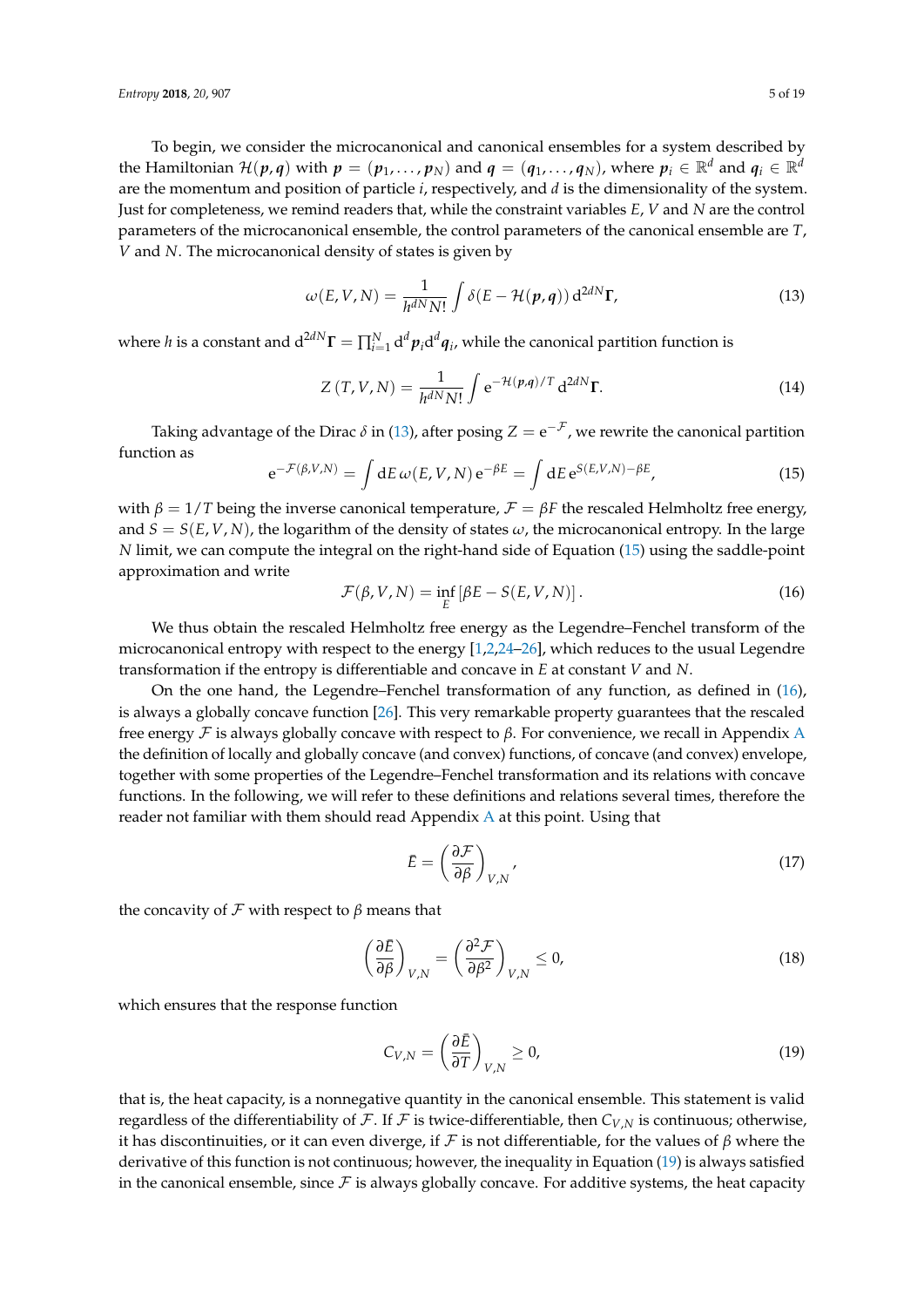is a nonnegative quantity also in the microcanonical ensemble (furthermore, it coincides with that in the canonical ensemble), since for these systems it can be proved that the microcanonical entropy *S*(*E*, *V*, *N*) is globally concave with respect to *E* [\[27\]](#page-18-3) and, as remarked in Appendix [A,](#page-13-0) globally concave functions coincide with their concave envelope. Actually, it can be proved that, for additive systems, *S*(*E*, *V*, *N*) is globally concave also with respect to *V*, and, in addition, it is globally completely concave in the  $(E, V)$  plane [\[27\]](#page-18-3). On the other hand, the lack of additivity can induce the lack of global concavity in the microcanonical entropy as a function of the energy. Hence, the quantity

$$
\frac{1}{C_{V,N}} = \left(\frac{\partial T}{\partial E}\right)_{V,N} = -T^2 \left(\frac{\partial^2 S}{\partial E^2}\right)_{V,N}
$$
(20)

can be negative in the microcanonical ensemble (hereafter, we use, for simplicity, the same symbol to represent the response functions in the different ensembles). Referring to Figure [A1](#page-14-0) in Appendix [A,](#page-13-0) we have a negative microcanonical heat capacity *CV*,*<sup>N</sup>* for a range of *E* values if the entropy has a behavior similar to that of the upper curve or the middle curve; if the behavior is similar to that of the lower curve, the heat capacity is positive except for the *E* value where the cusp occurs, and where it is not defined. Note that the middle curve presents both features shown separately by the other two curves: it has a range of *E* where *CV*,*<sup>N</sup>* is negative and also a point of discontinuity. In all these cases, the microcanonical entropy does not coincide with its concave envelope; its Legendre–Fenchel transform, i.e., the function F(*β*, *V*, *N*), will have at least a point *β*, for the given *V* and *N* values, where its first derivative with respect to *β* is not defined (see Appendix [A\)](#page-13-0). Thus, also the associated response function, the heat capacity, is not defined there. This point marks the occurrence of a first order phase transition in the canonical ensemble. We remark that, apart from such points, the canonical heat capacity [\(19\)](#page-4-3) is perfectly defined and always positive. Negative heat capacities in the microcanonical ensemble can occur since they are not forbidden by any fundamental requirement. In addition, according to equation [\(19\)](#page-4-3), equilibrium states with negative heat capacity cannot be realized if the system is put in contact with an infinite thermal bath (canonical ensemble). It is therefore clear that states associated with energy values where the entropy does not coincide with its concave envelope have no correspondence in the canonical ensemble.

To summarize the main result, if the microcanonical entropy does not coincide with its concave envelope with respect to *E*, the microcanonical and canonical ensembles are not equivalent [\[1](#page-17-0)[,2,](#page-17-1)[24](#page-18-1)[–26](#page-18-2)[,28\]](#page-18-4). In this case, the function F presents at least a point of discontinuous derivative with respect to  $\beta$ , associated with a first order phase transition. The function  $\mathcal F$  has a discontinuous derivative with respect to *β* also in the limiting case where the microcanonical entropy does coincide with its concave envelope, but the latter is a linear function of the energy in a given interval. This case has been referred to as "partial equivalence" [\[29\]](#page-18-5) because there is equivalence but not one-to-one: a single value of *β* corresponds to a whole interval of values of the energy. This may happen also in additive systems and indeed it happens whenever the system undergoes a discontinuous phase transition, e.g., when there is a change of state like a liquid–gas phase transition.

It is useful to stress the physical reason that permits having a negative heat capacity in the microcanonical ensemble, while this is not allowed in the canonical ensemble. In the microcanonical ensemble, the energy is fixed, and it can be given a value belonging to the energy range of convexity. In the canonical ensemble, the energy can fluctuate, and it can be easily seen that, if a system at a given energy *E* in the energy range of convexity, with expected value of the temperature equal to *T*∗, is put in contact with a heat bath at temperature  $T = T_*$ , it is unstable with respect to energy fluctuations, and it will acquire an expected value of the energy where the associated temperature is also *T*∗, but that it is located in an energy range of concavity of the microcanonical entropy. A state with an energy where the microcanonical entropy is locally concave, but that does not belong to the range where it coincides with its concave envelope, is metastable when put in contact with a heat bath at the corresponding temperature *T*∗, i.e., it is stable with respect to sufficiently small energy fluctuations, but not with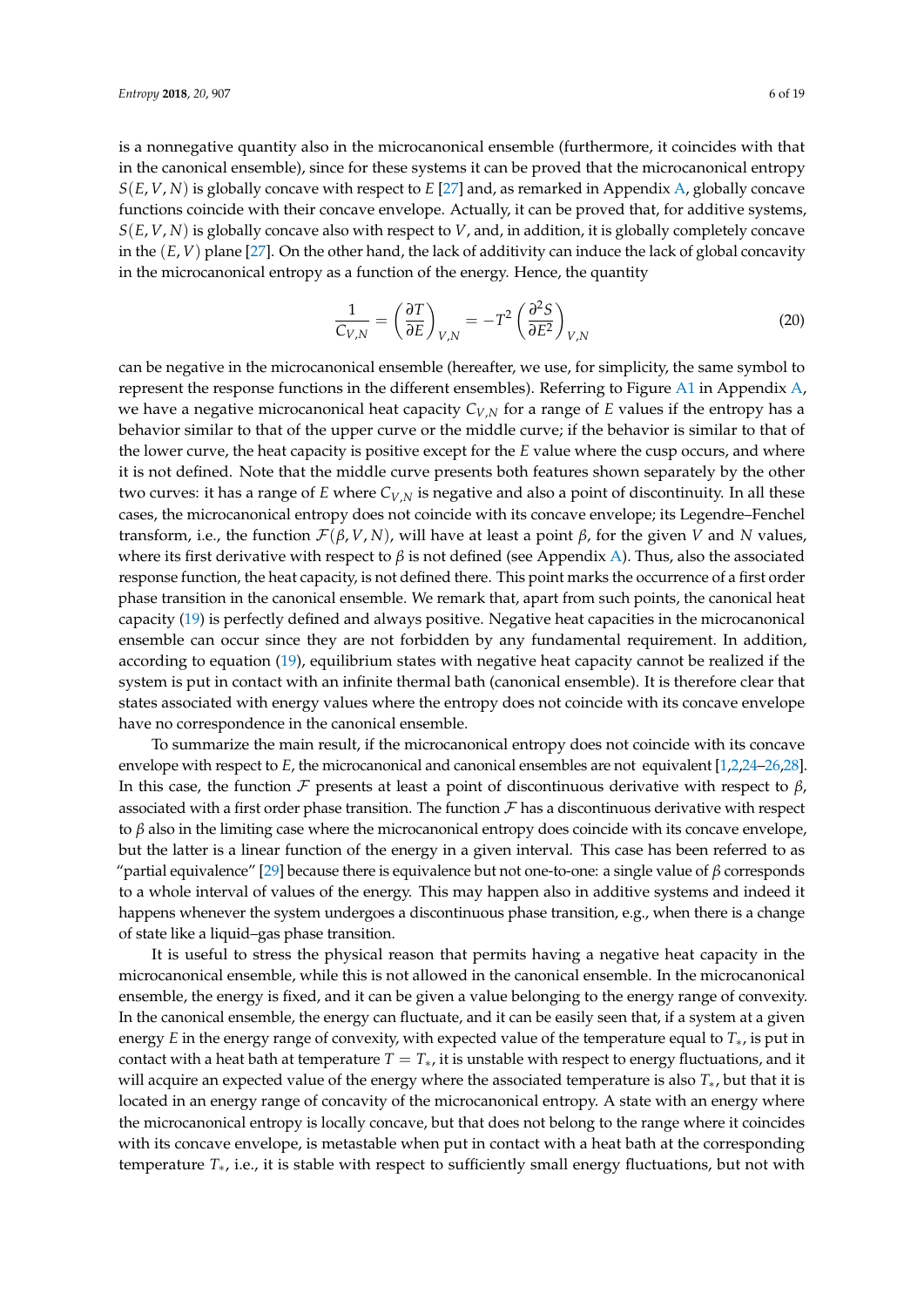respect to general fluctuations; namely, it is not globally stable and then it cannot be defined as an equilibrium state [\[1\]](#page-17-0).

In the microcanonical ensemble, nonadditive systems could exhibit a convex region in the entropy as a function of the other constraint variables, *V* or *N*, or, more generally, ranges where the entropy does not coincide with its concave envelope with respect to one or both of these variables (while for additive systems the entropy is globally concave with respect to *V* and *N*). For those variables, such anomalous behavior is inherited by the canonical ensemble, since in this case both *V* and *N* are control parameters as well, and the Legendre–Fenchel transformation does not involve them. However, we point out the following. While "normal" behavior of the microcanonical entropy *S*(*E*, *V*, *N*) is represented by global concavity with respect to *V* and *N*, "normal" behavior of the rescaled Helmholtz free energy  $\mathcal{F}(\beta, V, N)$  (or of the free energy  $F(\beta, V, N)$ ) is represented by global convexity with respect to these variables, since, in the Legendre–Fenchel transform [\(16\)](#page-4-2), the microcanonical entropy appears with the minus sign. Thus, in nonadditive systems where the microcanonical entropy can have ranges of convexity in *V* and/or in *N*, correspondingly, the Helmholtz free energy will have ranges of concavity in *V* and/or in *N*.

Let us now turn to the grand canonical ensemble. In this ensemble, in addition to the energy, the number of particles is also not constrained. The control parameters of this ensemble are *µ*, *T* and *V*. The grand canonical partition function  $\Xi = \mathrm{e}^{-\mathcal{L}}$  can be written as

$$
e^{-\mathcal{L}(\alpha,\beta,V)} = \sum_{N=0}^{\infty} e^{\mu N/T} Z(T,V,N) = \sum_{N=0}^{\infty} e^{-\alpha N - \mathcal{F}(\beta,V,N)},
$$
(21)

where  $\alpha = -\mu/T$ . The rescaled grand potential  $\mathcal{L} = \beta \Omega$  is thus given by the term that dominates the sum according to

<span id="page-6-0"></span>
$$
\mathcal{L}(\alpha, \beta, V) = \inf_{N} [\alpha N + \mathcal{F}(\beta, V, N)] \tag{22}
$$

which is the Legendre–Fenchel transform of  $-\mathcal{F} = -\beta F$  with respect to *N*. This expression [\(22\)](#page-6-0) assures that  $\mathcal{L}(\alpha, \beta, V)$  is always globally concave in *α*, and that its concavity with respect to *β* is inherited from that of  $F$ . Using Equation [\(16\)](#page-4-2), we can also write

<span id="page-6-2"></span>
$$
\mathcal{L}(\alpha, \beta, V) = \inf_{E,N} [\alpha N + \beta E - S(E, V, N)] .
$$
 (23)

From this expression, we infer that, in addition, L(*α*, *β*, , *V*) is globally completely concave in the plane (*α*, *β*). Thus, from

$$
\bar{N} = \left(\frac{\partial \mathcal{L}}{\partial \alpha}\right)_{\beta, V},\tag{24}
$$

we have

$$
\left(\frac{\partial \bar{N}}{\partial \alpha}\right)_{\beta,V} = \left(\frac{\partial^2 \mathcal{L}}{\partial \alpha^2}\right)_{\beta,V} \le 0,
$$
\n(25)

so that in the grand canonical ensemble

<span id="page-6-1"></span>
$$
M_{T,V} \equiv \left(\frac{\partial \bar{N}}{\partial \mu}\right)_{T,V} \ge 0. \tag{26}
$$

Here,  $M_{T,V}$  is a response function, just as the heat capacity; it tells us that, in the grand canonical ensemble, the number of particles increases whenever the chemical potential increases, holding *T* and *V* constant. We can repeat here the observation made for the canonical heat capacity [\(19\)](#page-4-3). Thus, the positivity of  $M_{TV}$  in the grand canonical ensemble is valid regardless of the differentiability of L. If L is twice-differentiable, then  $M_{T,V}$  is continuous; otherwise, it has discontinuities, or it can even diverge, if  $\mathcal L$  is not differentiable, for the values of  $\mu$  where the derivative of this function is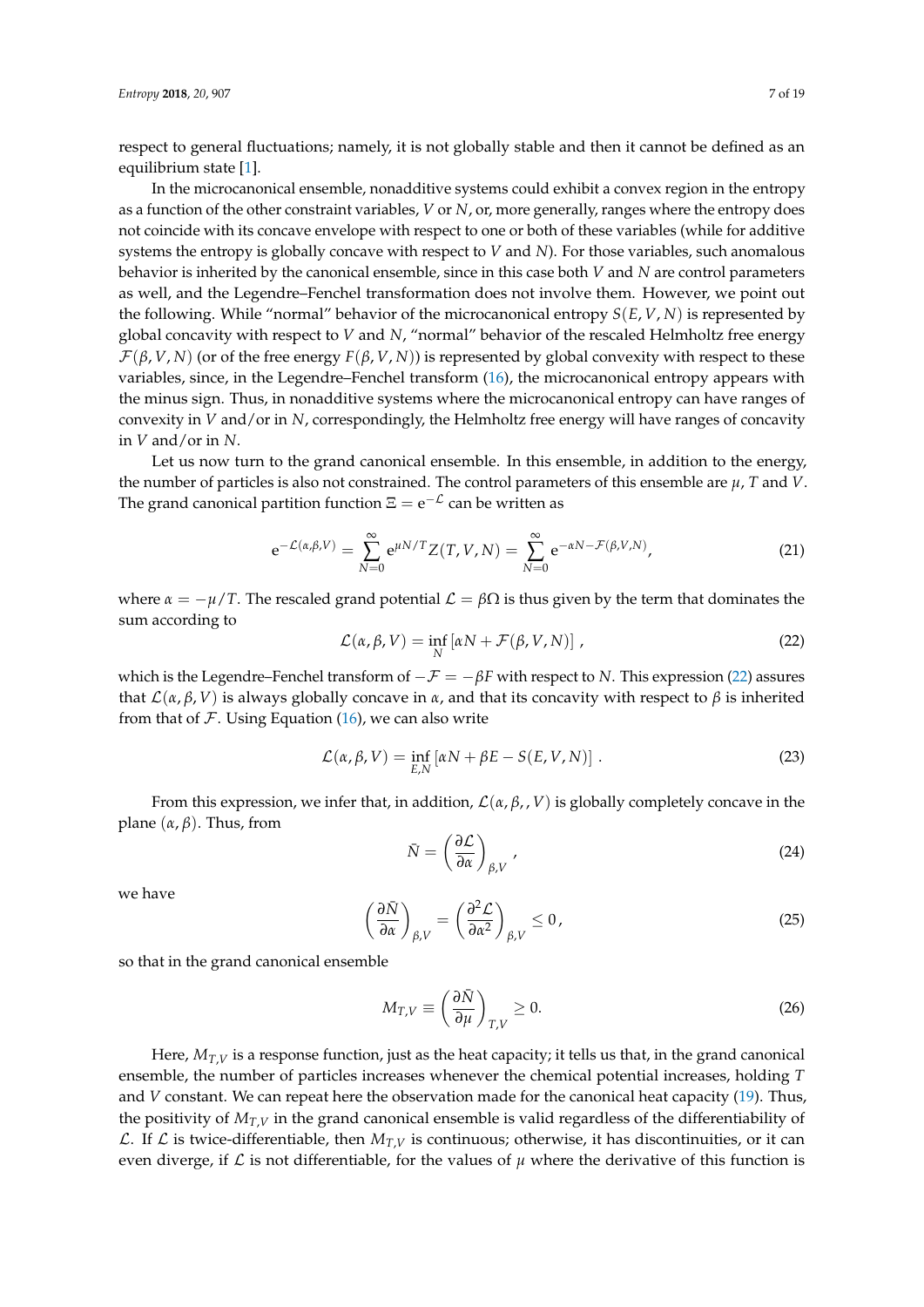not continuous; however, the inequality in Equation [\(26\)](#page-6-1) is always satisfied in the grand canonical ensemble since  $\mathcal L$  is always globally concave.

As a side remark, we note that this response function can be written as  $M_{T,V} = \beta N/\Gamma$ , where  $\Gamma$  is the thermodynamic factor given by [\[30\]](#page-18-6)

$$
\frac{1}{\Gamma} = \frac{1}{\beta} \left( \frac{\partial \ln \bar{N}}{\partial \mu} \right)_{T,V} .
$$
\n(27)

In addition, for macroscopic short-range interacting systems, the usual Gibbs–Duhem equation holds, and the function  $M_{T,V}$  can be directly related to the isothermal compressibility  $\kappa_T$ . For this kind of systems, using  $n = \bar{N}/V$ , we can write

$$
M_{T,V} = \left(\frac{\partial \bar{N}}{\partial \mu}\right)_{T,V} = V\left(\frac{\partial n}{\partial \mu}\right)_T = V\left(\frac{\partial P}{\partial \mu}\right)_T \left(\frac{\partial n}{\partial P}\right)_T.
$$

Since the Gibbs–Duhem holds in this case ( $\mathscr{E} = 0$ ), under isothermal conditions, we have d*P* = *n*d*µ*. Hence, using the fact that *∂n*/*∂P* = −*n* <sup>2</sup>*∂*(1/*n*)/*∂P*, *κ<sup>T</sup>* is related to *MT*,*<sup>V</sup>* according to

$$
M_{T,V} = Vn \left(\frac{\partial n}{\partial P}\right)_T = -\frac{\bar{N}n}{V} \left(\frac{\partial V}{\partial P}\right)_{T,\bar{N}} = \bar{N}n\kappa_T,
$$

so that the sign of  $M_{TV}$  and that of  $\kappa_T$  are the same, namely, they are both positive quantities. However, if the replica energy is different from zero, as in nonadditive systems, the signs of these response functions are independent from each other, in general.

Concerning the issue of ensemble inequivalence, in the canonical ensemble, there is no mechanism ensuring that for nonadditive systems the Helmholtz free energy is convex with respect to *N*. Therefore, the quantity

$$
\frac{1}{M_{T,V}} = \left(\frac{\partial \mu}{\partial N}\right)_{T,V} = \left(\frac{\partial^2 F}{\partial N^2}\right)_{T,V}
$$
(28)

could be negative. Again, in perfect analogy to the relation between microcanonical and canonical ensembles, we have the following: if the rescaled Helmholtz free energy does not coincide with its convex envelope with respect to *N*, then its convex Legendre–Fenchel transform  $-\mathcal{L}$  will have at least a point *α*, for the given *V* and *β* values, where its first derivative with respect to *α* is not defined, marking the occurrence of a first order phase transition. Apart from this isolated point, or points,  $M_{T,V}$  is perfectly defined and always positive in the grand canonical ensemble. On the other hand, the response function  $M_{T,V}$  in the canonical ensemble can be negative, if the rescaled Helmholtz free energy has a range where it is not locally convex with respect to *N*, or could have points where it is not defined, or both; these three cases correspond to the upper, lower and middle curves in Figure [A1,](#page-14-0) respectively.

Summarizing the main result, if the rescaled Helmholtz free energy does not coincide with its convex envelope with respect to *N*, the canonical and grand canonical ensembles are not equivalent. In this case, the function L presents at least a point of discontinuous derivative with respect to  $\alpha$ , associated with a first order phase transition. If an equilibrium canonical state in which the rescaled Helmholtz free energy does not coincide with its convex envelope with respect to *N* is put in contact with a reservoir with its same chemical potential and with which it can exchange particles, then it becomes either unstable or not globally stable.

We now consider the isothermal-isobaric ensemble, where the volume is not a control parameter; the control parameters are *N, T* and *P*. The associated partition function  $\Delta = e^{-\mathcal{G}}$  is written as

$$
e^{-\mathcal{G}(N,\beta,\gamma)} = \int dV \, e^{-PV/T} Z(T,V,N) = \int dV e^{-\gamma V - \mathcal{F}(\beta,V,N)},\tag{29}
$$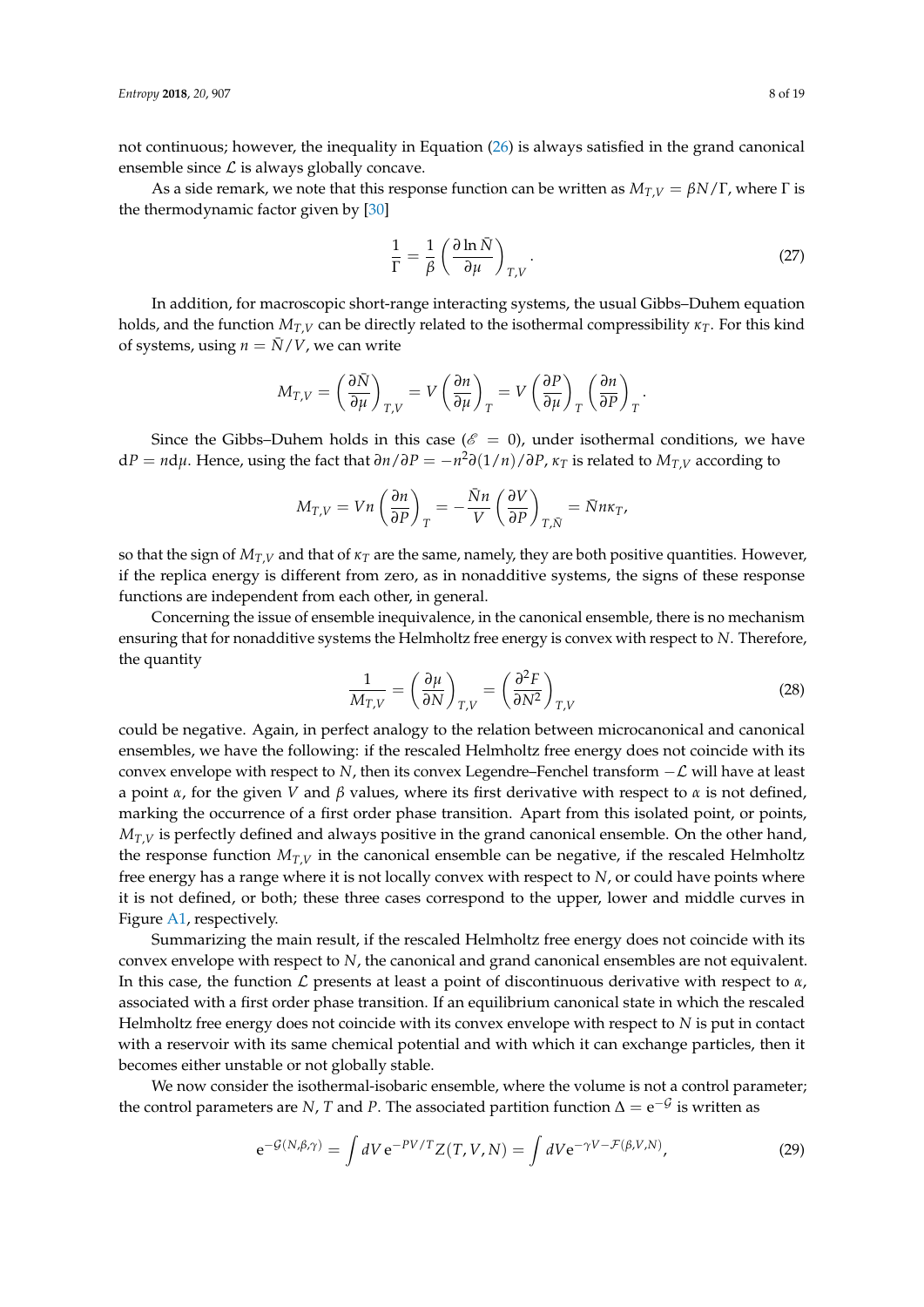where  $\gamma = P/T$ . Hence, the saddle-point approximation gives the rescaled Gibbs free energy  $\mathcal{G} = \beta G$  as

$$
\mathcal{G}(N,\beta,\gamma) = \inf_{V} \left[ \gamma V + \mathcal{F}(\beta,V,N) \right],\tag{30}
$$

which is the Legendre–Fenchel transform of −F with respect to *V*. Moreover, using [\(16\)](#page-4-2), we can also write

<span id="page-8-1"></span>
$$
\mathcal{G}(N,\beta,\gamma) = \inf_{E,V} \left[ \beta E + \gamma V - S(E,V,N) \right],\tag{31}
$$

from which we infer that G(*N*, *β*, *γ*) is concave in both *β* and *γ*; moreover, it is completely concave in the plane  $(\beta, \gamma)$ . In particular, using that

$$
\bar{V} = \left(\frac{\partial \mathcal{G}}{\partial \gamma}\right)_{N,\beta},\tag{32}
$$

we can assert that

$$
\left(\frac{\partial \bar{V}}{\partial \gamma}\right)_{N,\beta} = \left(\frac{\partial^2 \mathcal{G}}{\partial \gamma^2}\right)_{N,\beta} \le 0,\tag{33}
$$

and therefore that the isothermal compressibility in the isothermal-isobaric ensemble is nonnegative,

$$
\kappa_T = -\frac{1}{\bar{V}} \left( \frac{\partial \bar{V}}{\partial P} \right)_{T,N} \ge 0. \tag{34}
$$

This is what we expect on physical grounds, since states with negative  $\kappa_T$  cannot be stable under volume fluctuations. For convenience, instead of the isothermal compressibility *κT*, we can consider the quantity  $K_{T,N} = \bar{V}\kappa_T$  as a response function, where the subscript *N* is written to emphasize that it is also computed at constant number of particles. Then, in the isothermal-isobaric ensemble

<span id="page-8-0"></span>
$$
K_{T,N} = -\left(\frac{\partial \bar{V}}{\partial P}\right)_{T,N} \ge 0. \tag{35}
$$

The same argument made before applies. Thus, the positivity of *KT*,*<sup>N</sup>* in the isothermal-isobaric ensemble is valid regardless of the differentiability of G. If G is twice-differentiable, then  $K_{T,N}$  is continuous, otherwise it has discontinuities, or it can even diverge, if  $G$  is not differentiable, for the values of *P* where the derivative of this function is not continuous; however, the inequality in Equation [\(35\)](#page-8-0) is always satisfied in the isothermal-isobaric ensemble, since  $\mathcal G$  is always globally concave. However, in the canonical ensemble, the volume is a control parameter, i.e., it is fixed in the equilibrium configuration. The Helmholtz free energy for nonadditive systems is not necessarily convex with respect to *V*, so that states with negative isothermal compressibility or, equivalently, negative  $K_{T,N}$  can be realized. In fact, in the canonical ensemble, we have

$$
\frac{1}{K_{T,N}} = -\left(\frac{\partial P}{\partial V}\right)_{T,N} = \left(\frac{\partial^2 F}{\partial V^2}\right)_{T,N'},
$$
\n(36)

which is not restricted to be a positive quantity. An argument analogous to that already used before implies the following. If the rescaled Helmholtz free energy does not coincide with its convex envelope with respect to *V*, then its convex Legendre–Fenchel transform −G will have at least a point *γ*, for the given *N* and *β* values, where its first derivative with respect to  $\gamma$  is not defined, marking the occurrence of a first order phase transition. Apart from this isolated point, or points, *KT*,*<sup>N</sup>* is perfectly defined and always positive in the isothermal-isobaric ensemble. On the other hand, the response function *KT*,*<sup>N</sup>* in the canonical ensemble can be negative at points where the rescaled Helmholtz free energy is not locally convex with respect to *V*, or could have points where it is not defined, or both (the three cases represented in Figure [A1\)](#page-14-0).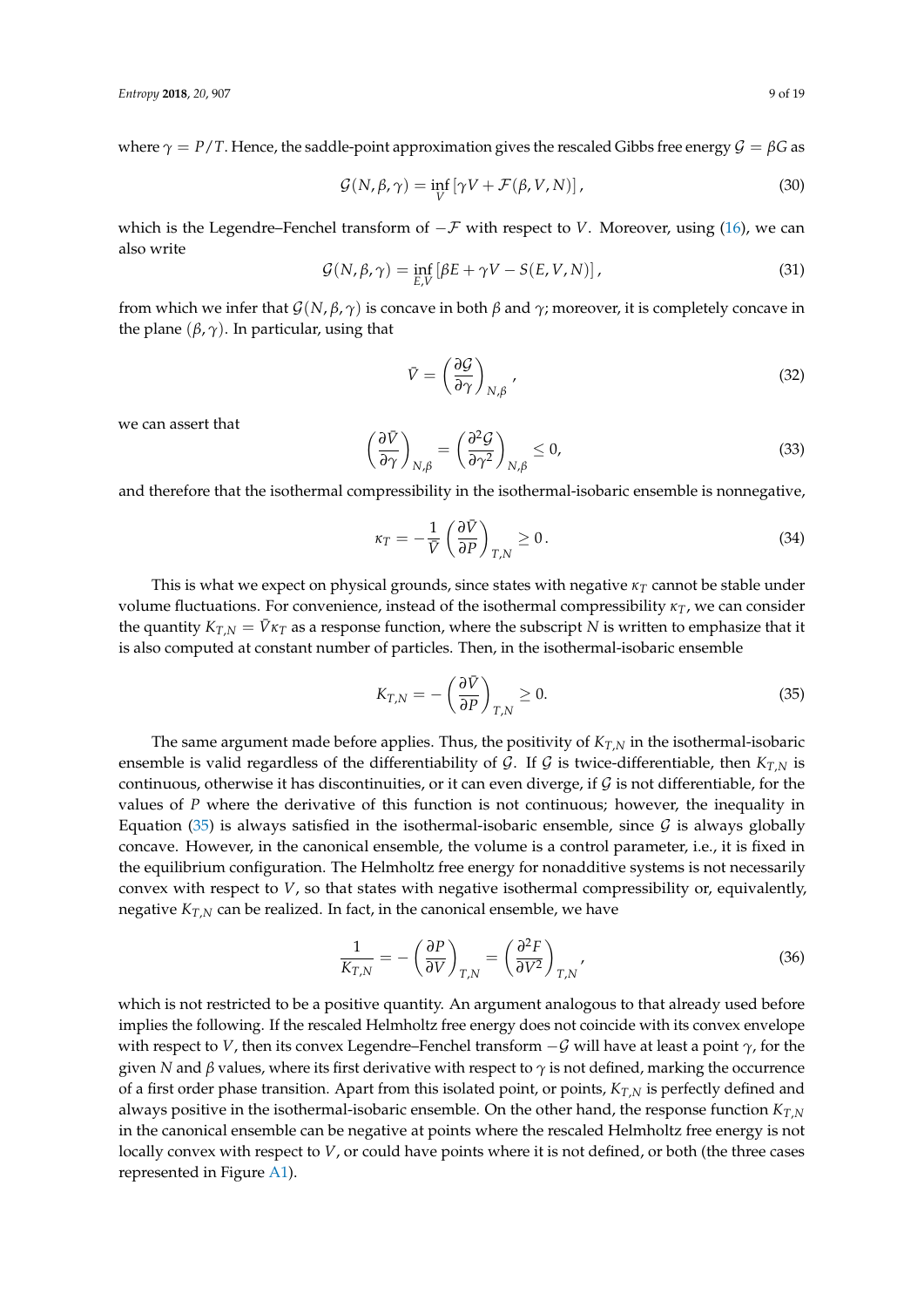According to the previous discussion, we conclude that, if the rescaled Helmholtz free energy does not coincide with its convex envelope with respect to *V*, the canonical and isothermal-isobaric ensembles are not equivalent. In this case, the function  $\mathcal G$  presents at least a point of discontinuous derivative with respect to *γ*, associated with a first order phase transition. If an equilibrium canonical state in which the rescaled Helmholtz free energy does not coincide with its convex envelope with respect to *V* is put in contact with an environment with its same pressure, then it becomes either unstable or not globally stable.

# <span id="page-9-0"></span>**4. From Microcanonical Entropy to Rescaled Replica Energy**

Continuing the discussion of the preceding section, here we focus on the unconstrained ensemble and its connection with the other ensembles. Since the unconstrained ensemble describes the thermodynamics of completely open systems, it can be seen as the opposite situation of the one described by the microcanonical ensemble where the systems are isolated. Such an opposite situation is reflected in the curvature properties of the thermodynamic characteristic functions. We shall see that the characteristic function of completely open systems, the rescaled replica energy, possesses always a very well defined concavity with respect to all its natural variables (none of them being a constraint variable), while, as noted previously, the microcanonical entropy can be nonconcave in any of its natural variables (all of them being constraint variables).

In the case where the energy, volume, and number of particles fluctuate, from [\(8\)](#page-3-2), we can write the unconstrained partition function  $Y = e^{-\mathcal{R}}$  as a function of the microcanonical entropy, that is,

<span id="page-9-1"></span>
$$
e^{-\mathcal{R}(\alpha,\beta,\gamma)} = \int dE \int dV \sum_{N=0}^{\infty} e^{S(E,V,N) - \alpha N - \beta E - \gamma V}.
$$
 (37)

Similarly to the other ensembles, the rescaled replica energy  $R$  and the replica energy  $\mathscr E$  are related by  $\mathcal{R} = \beta \mathcal{E}$ . We note that considering the set of control parameters  $\alpha = -\mu/T$ ,  $\beta = 1/T$ , and  $\gamma = P/T$  is completely equivalent to considering *T*, *P*, and  $\mu$ . Evaluating [\(37\)](#page-9-1) in a saddle-point approximation, we have

$$
\mathcal{R}(\alpha,\beta,\gamma) = \inf_{E,V,N} \left[ \alpha N + \beta E + \gamma V - S(E,V,N) \right],
$$
\n(38)

which ensures that  $\mathcal{R}(\alpha, \beta, \gamma)$  is completely concave, implying that it is also separately concave in  $\alpha$ ,  $\beta$ , and  $\gamma$ . Therefore, in the unconstrained ensemble, we get

<span id="page-9-2"></span>
$$
\left(\frac{\partial \bar{N}}{\partial \alpha}\right)_{\beta,\gamma} = \left(\frac{\partial^2 \mathcal{R}}{\partial \alpha^2}\right)_{\beta,\gamma} \le 0,
$$
\n(39)

$$
\left(\frac{\partial \bar{E}}{\partial \beta}\right)_{\alpha,\gamma} = \left(\frac{\partial^2 \mathcal{R}}{\partial \beta^2}\right)_{\alpha,\gamma} \le 0,\tag{40}
$$

$$
\left(\frac{\partial \bar{V}}{\partial \gamma}\right)_{\alpha,\beta} = \left(\frac{\partial^2 \mathcal{R}}{\partial \gamma^2}\right)_{\alpha,\beta} \le 0. \tag{41}
$$

Using that  $\alpha = -\mu/T$ ,  $\beta = 1/T$ , and  $\gamma = P/T$ , Equations [\(39\)](#page-9-2), [\(40\)](#page-9-2), and [\(41\)](#page-9-2) imply that the response functions

$$
M_{T,P} \equiv \left(\frac{\partial \bar{N}}{\partial \mu}\right)_{T,P} \ge 0,
$$
\n(42)

$$
C_{\alpha,\gamma} \equiv \left(\frac{\partial \bar{E}}{\partial T}\right)_{\mu/T,P/T} \ge 0,
$$
\n(43)

$$
K_{T,\mu} \equiv -\left(\frac{\partial \bar{V}}{\partial P}\right)_{T,\mu} \ge 0, \tag{44}
$$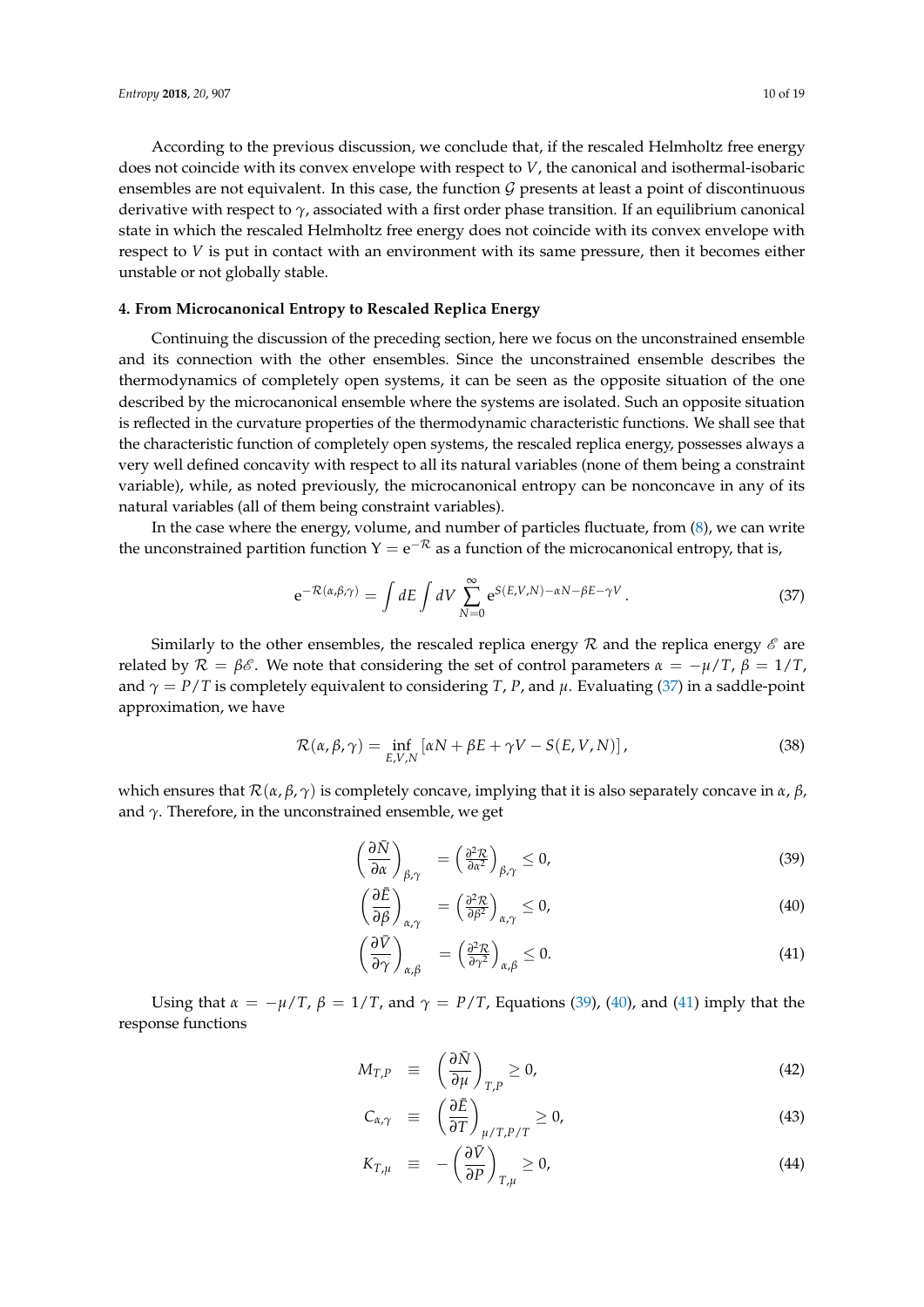respectively, are nonnegative in the unconstrained ensemble. As before, there could be isolated points where these response functions are not defined; apart from these isolated points, the response functions are perfectly defined and are always positive.

The rescaled replica energy can be related to the rescaled grand potential via

$$
e^{-\mathcal{R}(\alpha,\beta,\gamma)} = \int dV \, \Xi(T,V,\mu) \, e^{-PV/T} = \int dV \, e^{-\mathcal{L}(\alpha,\beta,V) - \gamma V}.\tag{45}
$$

Using the saddle-point approximation, we then have

$$
\mathcal{R}(\alpha, \beta, \gamma) = \inf_{V} \left[ \gamma V + \mathcal{L}(\alpha, \beta, V) \right],
$$
\n(46)

so that R is expressed as the Legendre–Fenchel transform of  $-\mathcal{L} = -\beta\Omega$  with respect to *V*. The grand potential is not necessarily a convex function in *V* for nonadditive systems, so that the response function  $K_{T,u}$ , given in the grand canonical ensemble by

$$
\frac{1}{K_{T,\mu}} = -\left(\frac{\partial P}{\partial V}\right)_{T,\mu} = \left(\frac{\partial^2 \Omega}{\partial V^2}\right)_{T,\mu'},\tag{47}
$$

can be a negative quantity. If the grand potential does not coincide with its convex envelope with respect to *V*, the grand canonical and unconstrained ensembles are not equivalent. As before, the response function  $K_{T,\mu}$  in the grand canonical ensemble can be negative where the rescaled grand potential is not locally convex with respect to *V*, or could have points where it is not defined, or both (the three cases of Figure [A1\)](#page-14-0).

We observe here that, if the rescaled grand potential energy does not coincide with its convex envelope with respect to *V*, the grand canonical and the unconstrained ensembles are not equivalent. In this case, the function R presents at least a point of discontinuous derivative with respect to  $\gamma$ , associated with a first order phase transition. If an equilibrium grand canonical state in which the rescaled grand potential does not coincide with its convex envelope with respect to *V* is put in contact with an environment with its same pressure, then it becomes either unstable or not globally stable.

Furthermore, we can also write

$$
e^{-\mathcal{R}(\alpha,\beta,\gamma)} = \sum_{N=0}^{\infty} \Delta(T,P,N) e^{\mu N/T} = \sum_{N=0}^{\infty} e^{-\mathcal{G}(N,\beta,\gamma) - \alpha N},
$$
(48)

which relates the rescaled replica energy to the rescaled Gibbs free energy, and therefore we obtain  $\mathcal R$ as the Legendre–Fenchel transform of  $-\mathcal{G} = -\beta G$  with respect to *N*,

$$
\mathcal{R}(\alpha, \beta, \gamma) = \inf_{N} [\alpha N + \mathcal{G}(N, \beta, \gamma)].
$$
\n(49)

Now, let us consider the response function  $M_{T,P}$  in the isothermal-isobaric ensemble. The rescaled Gibbs free energy is not necessarily convex in *N* for nonadditive systems, so that

$$
\frac{1}{M_{T,P}} = \left(\frac{\partial \mu}{\partial N}\right)_{T,P} = \left(\frac{\partial^2 G}{\partial N^2}\right)_{T,P}
$$
\n(50)

is not restricted to be a positive quantity. The unconstrained and isothermal-isobaric ensembles are not equivalent if the Gibbs free energy does not coincide with its convex envelope with respect to *N*. The response function  $M_{T,P}$  in the isothermal-isobaric ensemble can be negative at points where the rescaled Gibbs free energy is not locally convex with respect to *N*, or could have points where it is not defined, or both (the three cases of Figure [A1\)](#page-14-0).

Analogously with the previous situations, we point out here that, if the rescaled Gibbs free energy energy does not coincide with its convex envelope with respect to *N*, the isothermal-isobaric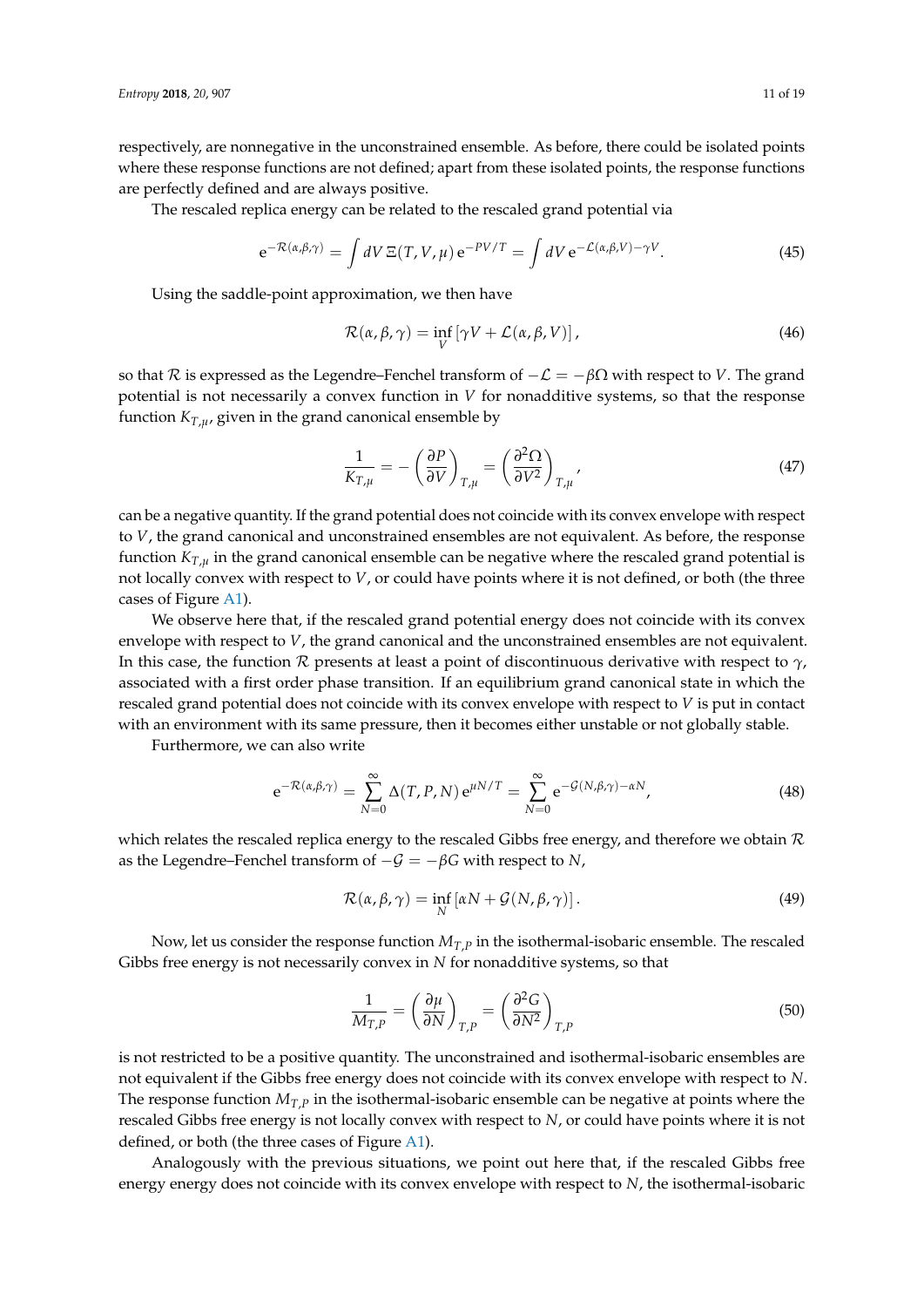and the unconstrained ensembles are not equivalent. In this case, the function  $R$  presents at least a point of discontinuous derivative with respect to *α*, associated with a first order phase transition. If an equilibrium isothermal-isobaric state in which the rescaled Gibbs free energy does not coincide with its convex envelope with respect to *N* is put in contact with an environment with its same chemical potential and with which it can exchange particles, then it becomes either unstable or not globally stable.

A final remark. We have noted that the replica energy  $\mathscr E$  vanishes for additive systems. This is related to the fact that the validity of the Gibbs–Duhem equation implies that the variables  $(T, P, \mu)$ cannot be taken as independent control parameters for those systems. In turn, this implies that  $\rm Y = e^{-\mathcal{R}}$  is negligible in the thermodynamic limit.

## **5. Discussion**

We have seen that ensemble inequivalence is connected with the occurrence of negative response functions, and that these anomalous responses are in turn associated with anomalous concavity properties of the thermodynamic functions. In detail, we note that all these response functions concern the variation of a constraint variable (*E*, *V* or *N*) with respect to the respective conjugate thermodynamic variable  $(T, P \text{ and } \mu$ , respectively). In addition, the Legendre–Fenchel transformations relating the various thermodynamic functions are defined by the minimization with respect one of the constraint variables. In Figure [1,](#page-11-0) we show a simple scheme of the transformations and of the response functions connecting the different thermodynamic potentials.

<span id="page-11-0"></span>

**Figure 1.** A schematic picture showing the connection between the thermodynamic functions through Legendre–Fenchel transformations. For each thermodynamic function, the natural variables on which it depends are shown. The arrows connect the starting and the arriving function of the Legendre–Fenchel transformations. On one side of each arrow, there is the constraint variable with respect to which one has to minimize to perform the transformation; on the other side of the arrow, there is the response function associated with the possible ensemble inequivalence: the response function is always positive in the arriving thermodynamic function, while it can be negative in the starting function if ensemble inequivalence occurs. Each response function concerns the response of the constraint variable of the corresponding Legendre–Fenchel transformation with respect to its conjugate thermodynamic variable, while keeping constant the other two variables (shown in the subscripts) on which the arriving functions depend on. Actually, except in the first transformation, relating *S* and *βF*, the starting function of the other Legendre–Fenchel transformations are given by minus the indicated function (see text). However, this is irrelevant for our general discussion.

It is interesting to note the following. The rescaled replica energy  $\beta \mathscr{E}$  is obtained from the microcanonical entropy by minimizing with respect to all the constraint variables. However, while the first minimization with respect to *E* produces the rescaled Helmholtz free energy *βF*, the following minimizations with respect to *N* and *V* can be made in the two different orders, thus producing, as "intermediate" thermodynamic functions, either *β*Ω or *βG*. For this reason, the scheme in Figure [1](#page-11-0) has two routes from *S* to *βε*.

We stress once more that a negative response function implies ensemble inequivalence, while the reverse is not true: ensemble inequivalence can occur with or without a negative response function.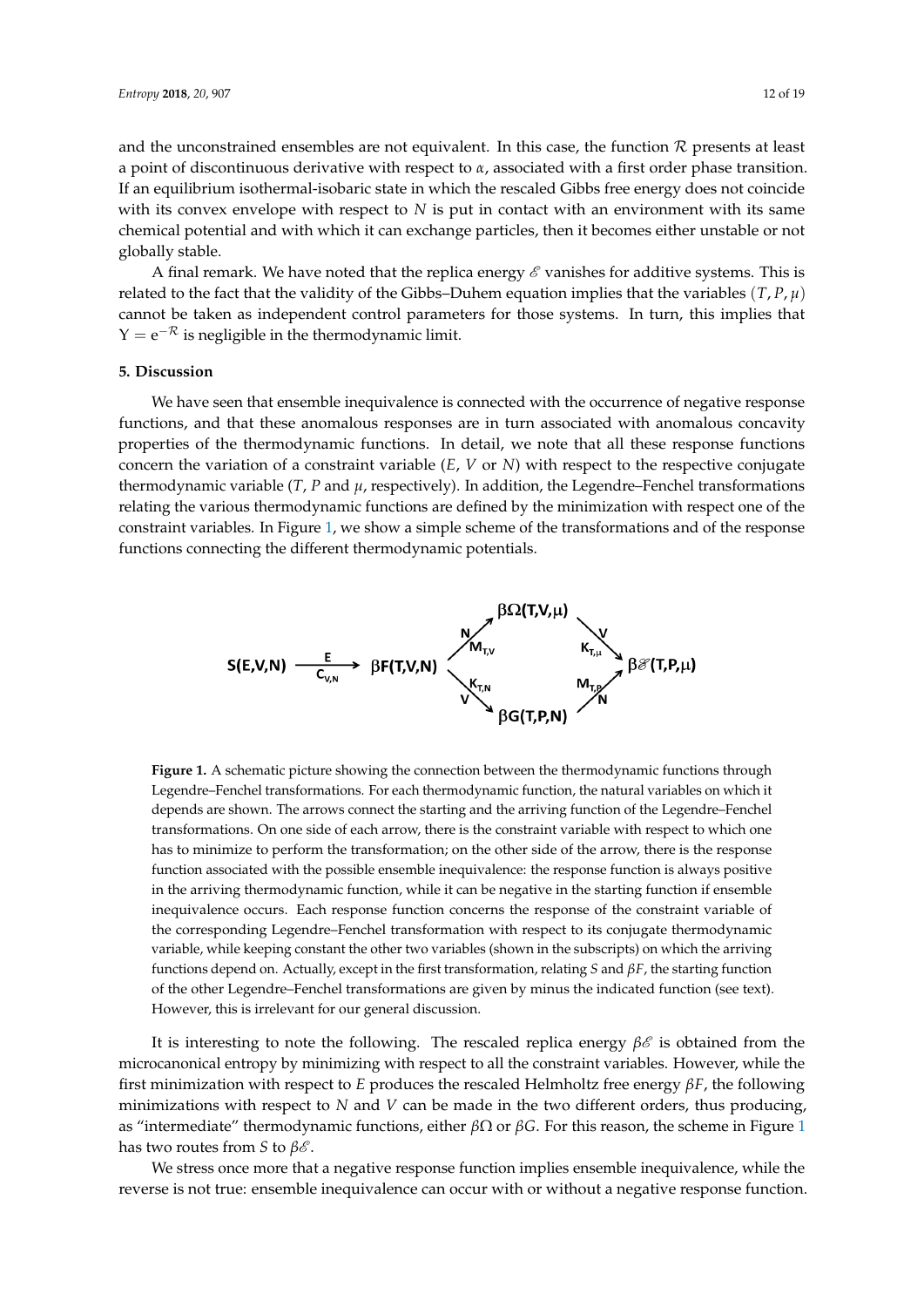We have described in each case which response function can be negative, and, referring to Figure [A1,](#page-14-0) we have cited the possible situations, clarifying that ensemble inequivalence implies the presence of a first order phase transition in the ensemble which is the arriving one in the Legendre–Fenchel transformation. We also note that, very often, concrete models can present all the three cases considered in Figure [A1,](#page-14-0) which occur varying the value of the parameters of the Hamiltonian. Thus, in conclusion: ensemble inequivalence occurs each time a thermodynamic function does not coincide with its concave or, alternatively (depending on the concrete function, see the analyses above), convex envelope with respect to a constraint variable (also the constraint variable of interest depends on the concrete function, see Figure [1\)](#page-11-0); a negative response function can be present in these cases, but it cannot occur with ensemble equivalence.

In principle, one may wonder about the following point. Is it possible that an ensemble corresponding to a thermodynamic function that is the starting one in a Legendre–Fenchel transformation is not equivalent to the ensemble corresponding to the arriving function, but, at the same time, it is equivalent to the ensemble corresponding to a successive function of the scheme? For more clarity and, as an example, referring to Figure [1:](#page-11-0) is it possible that the microcanonical ensemble, corresponding to *S*, is not equivalent to the canonical ensemble, corresponding to *βF*, but it is equivalent either to the grand canonical ensemble, corresponding to *β*Ω, or the isothermal-isobaric ensemble, corresponding to *βG*? This situation is not possible and it can be seen in the following way. Suppose that the microcanonical ensemble is equivalent to the grand canonical ensemble. This means that Equation [\(23\)](#page-6-2) can be inverted, obtaining

$$
S(E, V, N) = \inf_{\alpha, \beta} \left[ \alpha N + \beta E - \mathcal{L}(\alpha, \beta, V) \right],
$$
\n(51)

i.e., the microcanonical entropy *S*(*E*, *V*, *N*) coincides with its concave envelope with respect to the double Legendre–Fenchel transformation in the (*E*, *N*) plane. This implies that *S*(*E*, *V*, *N*) is globally concave in the (*E*, *N*) plane, but then it is a fortiori globally concave with respect to *E*, and it coincides with its concave envelope with respect to *E*. In turn, this implies that the microcanonical and the canonical ensembles are equivalent. Then, if the microcanonical ensemble is not equivalent to the canonical ensemble, it is not equivalent also to the grand canonical ensemble.

The same procedure can be used if one assumes that the microcanonical ensemble is equivalent to the isothermal-isobaric ensemble. Then, Equation [\(31\)](#page-8-1) can be inverted to have

$$
S(E, V, N) = \inf_{\beta, \gamma} \left[ \beta E + \gamma V - \mathcal{G}(N, \beta, \gamma) \right],
$$
 (52)

i.e., the microcanonical entropy coincides with its concave envelope with respect to the double Legendre–Fenchel transformation in the (*E*, *V*) plane. This implies that *S*(*E*, *V*, *N*) is globally concave in the (*E*, *V*) plane; however, then, as before, it is a fortiori globally concave with respect to *E* and the microcanonical and canonical ensembles are equivalent. Then, if the microcanonical ensemble is not equivalent to the canonical ensemble, it is not equivalent also to the isothermal-isobaric ensemble.

The above derivations are valid regardless of the differentiability of the thermodynamic functions. It is instructive to also give an alternative derivation based on partial derivatives, which shows that the heat capacity at constant *V* and *N* is positive in both the grand canonical and isothermal-isobaric ensemble. This is not completely trivial, since (*β*, *V*, *N*) are not the control parameters of either of these two ensembles. In Appendix [B,](#page-16-0) we present this derivation.

In an analogous way, if the canonical ensemble is not equivalent to, e.g., the grand canonical ensemble, then it is not equivalent also to the unconstrained ensemble. On the contrary, it may happen that canonical and grand canonical ensembles are equivalent, but they are both not equivalent to the unconstrained ensemble (see Reference [\[22\]](#page-17-13) for a concrete example).

In this paper, we have presented a general discussion, without reference to any specific model. Although the results are valid regardless of the differentiability of the thermodynamic functions, as a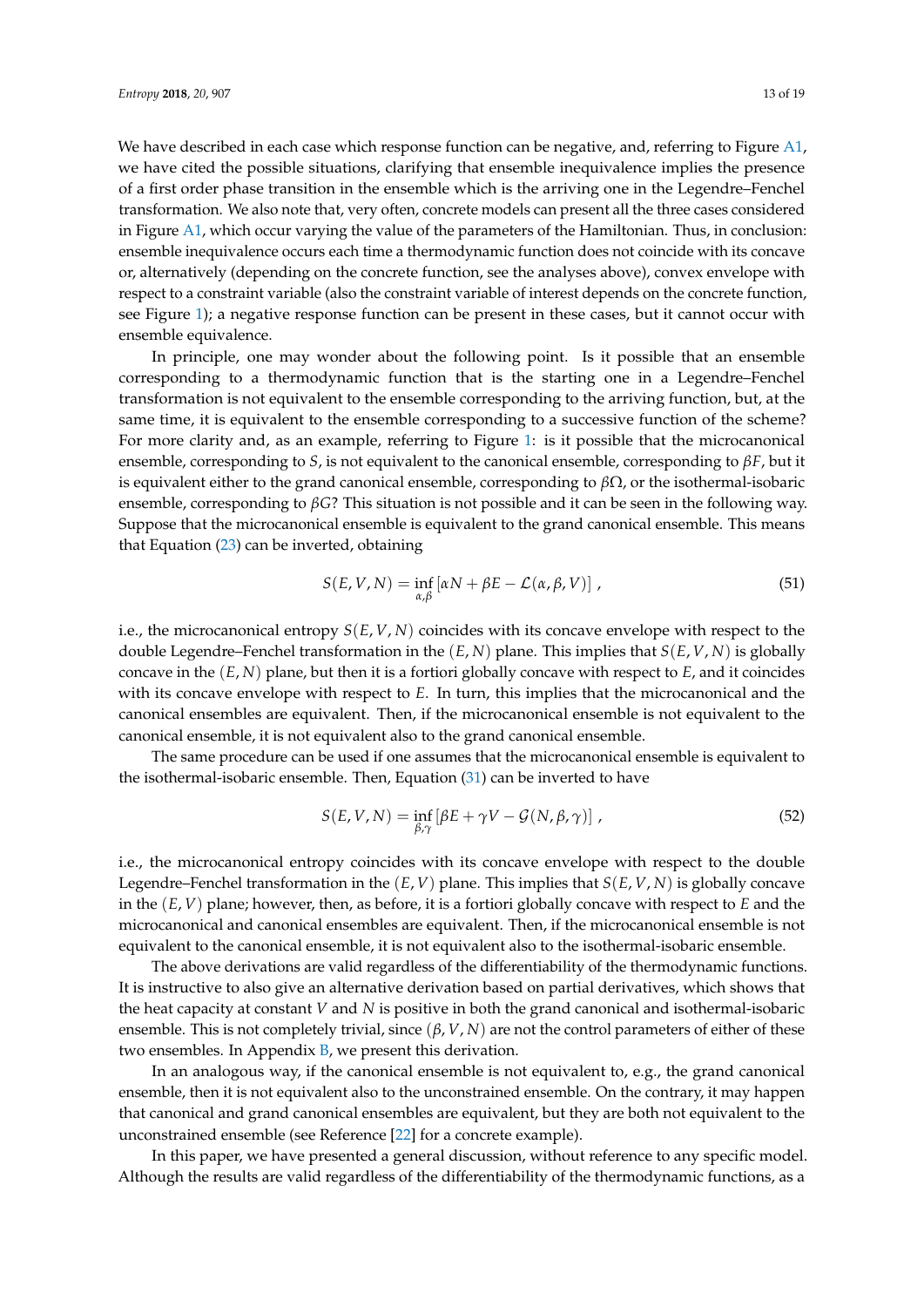matter of fact, the most interesting situations arise when we have points where the differentiability does not hold, i.e., when we are dealing with first-order phase transitions. In fact, if neither of the two ensembles connected by a Legendre–Fenchel transformation has a first order phase transition, but at most a continuous transition, then the two ensembles are equivalent.

The results here discussed have the consequence that with ensemble inequivalence the phase transitions are located, generally, in different points of the thermodynamic phase diagram for nonadditive systems. From the general results, one can also prove that, in many cases, it is possible to obtain the response function in the "higher" ensemble from that in the "lower" ensemble (where "higher" means that, in the scheme of Figure [1,](#page-11-0) it is on the right of the "smaller" and connected by one or more arrows) by invoking the Maxwell construction. For example, if one computes the function *T*(*E*) (at constant *V* and *N*) in the microcanonical ensemble and then obtains the specific heat *CV*,*N*, then the analogous curve and the specific heat in the canonical ensemble are obtained by applying the Maxwell construction in the neighborhood of the regions where the microcanonical *CV*,*<sup>N</sup>* is negative.

In any case, we believe that a general and simple scheme like the one given in this paper can be useful as a reference material when dealing with concrete nonadditive systems.

**Author Contributions:** Conceptualization, A.C., L.C., I.L., A.P.-M. and S.R.; Formal analysis, A.C., L.C., I.L., A.P.-M. and S.R.; Writing—original draft preparation, A.C. and I.L.; Writing—review and editing, A.C., L.C., I.L., A.P.-M. and S.R.

**Funding:** This research received no external funding.

**Acknowledgments:** A.C. acknowledges financial support from INFN (Istituto Nazionale di Fisica Nucleare) through the projects DYNSYSMATH and ENESMA.

**Conflicts of Interest:** The authors declare no conflict of interest.

## <span id="page-13-0"></span>**Appendix A. Legendre–Fenchel Transformation, Concave and Convex Functions**

In this appendix, we recall, without proof, some relations between concave functions and the Legendre–Fenchel transformation. A function  $f(x)$  is said to be concave if the relation

<span id="page-13-2"></span>
$$
f(cx_1 + (1 - c)x_2) \ge cf(x_1) + (1 - c)f(x_2)
$$
\n(A1)

holds for any  $0 \le c \le 1$ . If this occurs for any  $(x_1, x_2)$  in the range of definition of f, the function is said to be globally concave; if the relation is satisfied only for  $x_1$  and  $x_2$  belonging to a sufficiently small neighborhood of a point *x*, then *f* is said to be locally concave in *x*. From the practical point of view, the graph of *f* between  $x_1$  and  $x_2$  lies above the straight line connecting  $f(x_1)$  and  $f(x_2)$ . If *f* is twice differentiable, then its second derivative is nonpositive in a point of local concavity and it is nonpositive in the whole range of definition for a globally concave function.

The Legendre–Fenchel transform  $g(z)$  of  $f(x)$  is defined by

<span id="page-13-1"></span>
$$
g(z) = \inf_{x} [zx - f(x)].
$$
 (A2)

It is easy to show that *g*(*z*) is globally concave. By applying the Legendre–Fenchel transformation to *g*(*z*) (loosely speaking, by inverting the transformation), we obtain the following function of *x*:

$$
f^{**}(x) = \inf_{z} [xz - g(z)],
$$
 (A3)

where we have adopted a common notation for functions obtained by applying twice the transformation. The function  $f^{**}(x)$  is called the concave envelope of  $f(x)$ . Being defined by a Legendre–Fenchel transformation,  $f^{**}(x)$  is globally concave. If the starting function  $f(x)$  is globally concave, then *f* ∗∗(*x*) coincides with it; otherwise, it is the smallest globally concave function which is larger than  $f(x)$  (where  $f_1(x)$  smaller than  $f_2(x)$  here means that  $f_1(x) < f_2(x)$  for any *x* in the range of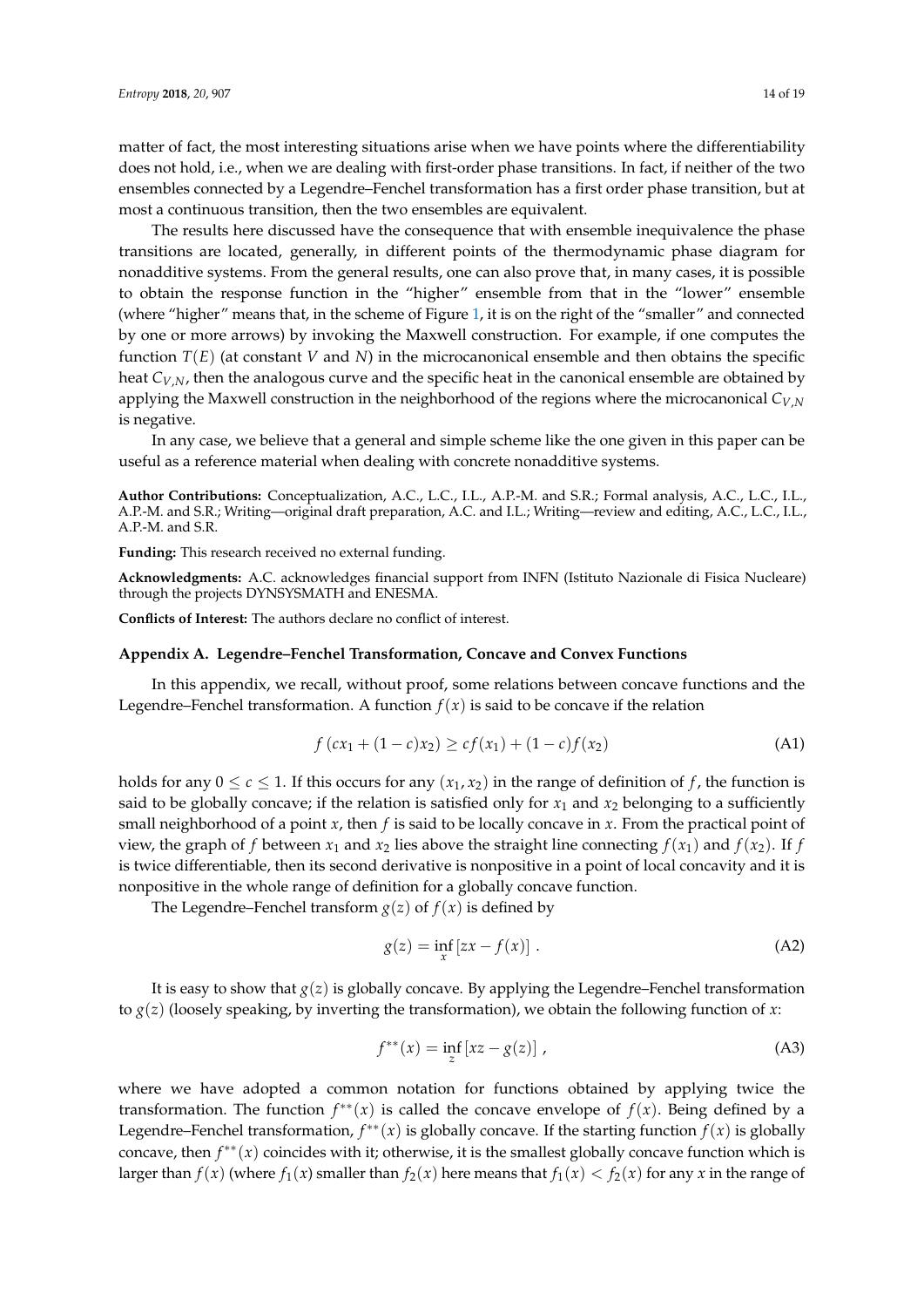definition). In Figure  $A1$ , we show three examples of functions that are not globally concave and thus do not coincide with their concave envelope. In the upper curve, the function is twice differentiable, while, in the other two curves, the first derivative has a point of discontinuity. Apart from the point of discontinuity, the lower curve always has a negative second derivative (i.e., it is locally concave), while the middle curve, like the upper one, has a range where the second derivative is positive. It should be noted that the range where *f* ∗∗(*x*) and *f*(*x*) do not coincide is larger than the range where  $f(x)$  is not locally concave. The following important result can be proved. Whenever the concave envelope  $f^{**}(x)$  does not coincide with  $f(x)$  (e.g., in all cases represented in Figure [A1\)](#page-14-0), the Legendre–Fenchel transform  $g(z)$  has at least a point where its first derivative is discontinuous. Equivalently, if  $g(z)$  is differentiable, in particular if furthermore it is twice differentiable, then the concave envelope  $f^{**}(x)$  coincides with  $f(x)$ , i.e.,  $f(x)$  is globally concave.

<span id="page-14-0"></span>

**Figure A1.** A representative plot showing three situations often occurring in the study of nonadditive systems. We can think of *x* as a constraint variable, e.g., *E*, and *f* as a thermodynamic function, e.g., *S*. The three curves in solid lines show functions that are not globally concave; the upper curve is twice differentiable, while the other two curves have a discontinuous derivative at the point of the cusp, marked by a diamond. The upper and the middle curves are locally concave outside the *x* range between the two crosses, where their second derivative is negative, while in the range between the crosses their second derivative is positive. On the contrary, the lower curve is locally concave everywhere except at the point of discontinuity of its first derivative, since the second derivative is always negative except at that point. The dashed lines define the concave envelope of each function; more precisely, the concave envelope *f* ∗∗(*x*) is equal to the dashed line in the *x* range where this line is defined, while it is equal to *f*(*x*) outside this range. Note that the range where *f* ∗∗(*x*) does not coincide with  $f(x)$  is larger than that where the function is not locally concave. The dots marking the ends of the dashed lines are just for visual clarity.

Let us now consider a function of two variables,  $f(x, y)$ . It can be concave (locally or globally) as a function of *x* for a given *y*, and/or as a function of *y* for a given *x*. If it is concave in both variables and twice differentiable, we have (adopting the usual notation for derivatives)  $f_{xx} < 0$  and  $f_{yy} < 0$ . Concavity with respect to each of the two variables is necessary, but not sufficient to make *f* completely concave (or in other words concave in the plane  $(x, y)$ ); complete concavity is defined by

$$
f(cx_1 + (1 - c)x_2, cy_1 + (1 - c)y_2) \ge cf(x_1, y_1) + (1 - c)f(x_2, y_2)
$$
\n(A4)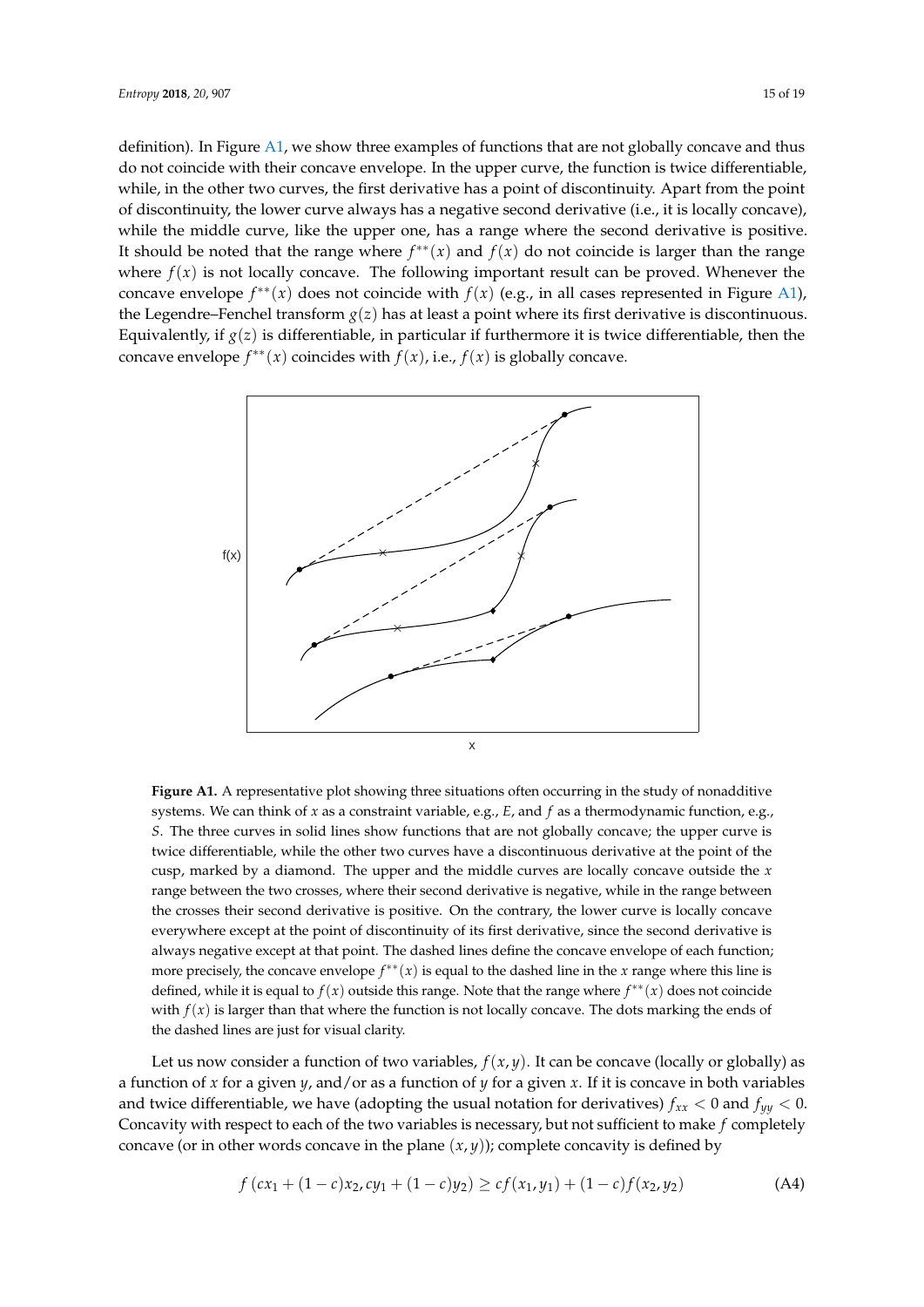for any  $0 \leq c \leq 1$ . For twice differentiable functions, to have complete concavity, we must also have  $f_{xx}f_{yy}-f_{xy}^2>0.$  The Legendre–Fenchel transform with respect to  $x$ 

$$
g(z, y) = \inf_{x} [zx - f(x, y)]
$$
 (A5)

is globally concave with respect to *z*, while the Legendre–Fenchel tranform with respect to *y*

$$
g(x, w) = \inf_{y} [wy - f(x, y)]
$$
 (A6)

is globally concave with respect to *w*. On the other hand, the double Legendre–Fenchel transform

$$
g(z, w) = \inf_{x, y} [zx + wy - f(x, y)]
$$
 (A7)

is globally and completely concave in the (*z*, *w*) plane. These definitions and properties for functions of two variables can be readily extended, with obvious modifications, to functions of more than two variables.

The above properties have the analogous ones by defining a transformation similar to  $(A2)$ , but with a supremum instead of an infimum, i.e.,

$$
g_c(z) = \sup_x \left[ zx - f(x) \right]. \tag{A8}
$$

Let us call this transformation, just to distinguish it from the previous one, the convex Legendre–Fenchel transformation; accordingly, we have put a subscript to  $g(z)$ . We can also define convex functions which satisfy an inequality similar to [\(A1\)](#page-13-2), but where the left-hand side is smaller than or equal to the righ hand side [the graph of  $f$  between  $x_1$  and  $x_2$  lies below the straight line connecting  $f(x_1)$  and  $f(x_2)$ ], namely,

$$
f(cx_1 + (1 - c)x_2) \le cf(x_1) + (1 - c)f(x_2).
$$
 (A9)

Then, it can be proved that the convex Legendre–Fenchel transformation gives rise to globally convex functions [\[26\]](#page-18-2). Analogously with the previous case, we can define the convex envelope of  $f(x)$  by

$$
f_c^{**}(x) = \sup_z [xz - g_c(z)].
$$
 (A10)

It follows that, if  $f(x)$  is globally convex, then  $f_c^{**}(x)$  and  $f(x)$  coincide.

In the main text, we find Legendre–Fenchel transformations in which the transformed function is not  $f(x)$ , but  $-f(x)$ , as in

$$
g(z) = \inf_{x} [zx + f(x)].
$$
 (A11)

This can also be written as

$$
-g(z) = \sup_{x} \left[ -zx - f(x) \right]. \tag{A12}
$$

Thus,  $-q(z)$  is the convex Legendre–Fenchel transform of  $f(x)$  (the fact that there appears  $-zx$ instead of *zx* is irrelevant), namely,  $g(z) = -g_c(z)$ . If  $-f(x)$  coincides with its concave envelope, that is, if

$$
-f(x) = \inf_{z} [xz - g(z)], \qquad (A13)
$$

then  $f(x)$  coincides with its convex envelope, since the last expression can also be written as

$$
f(x) = \sup_{z} \left[ -xz - g_c(z) \right].
$$
 (A14)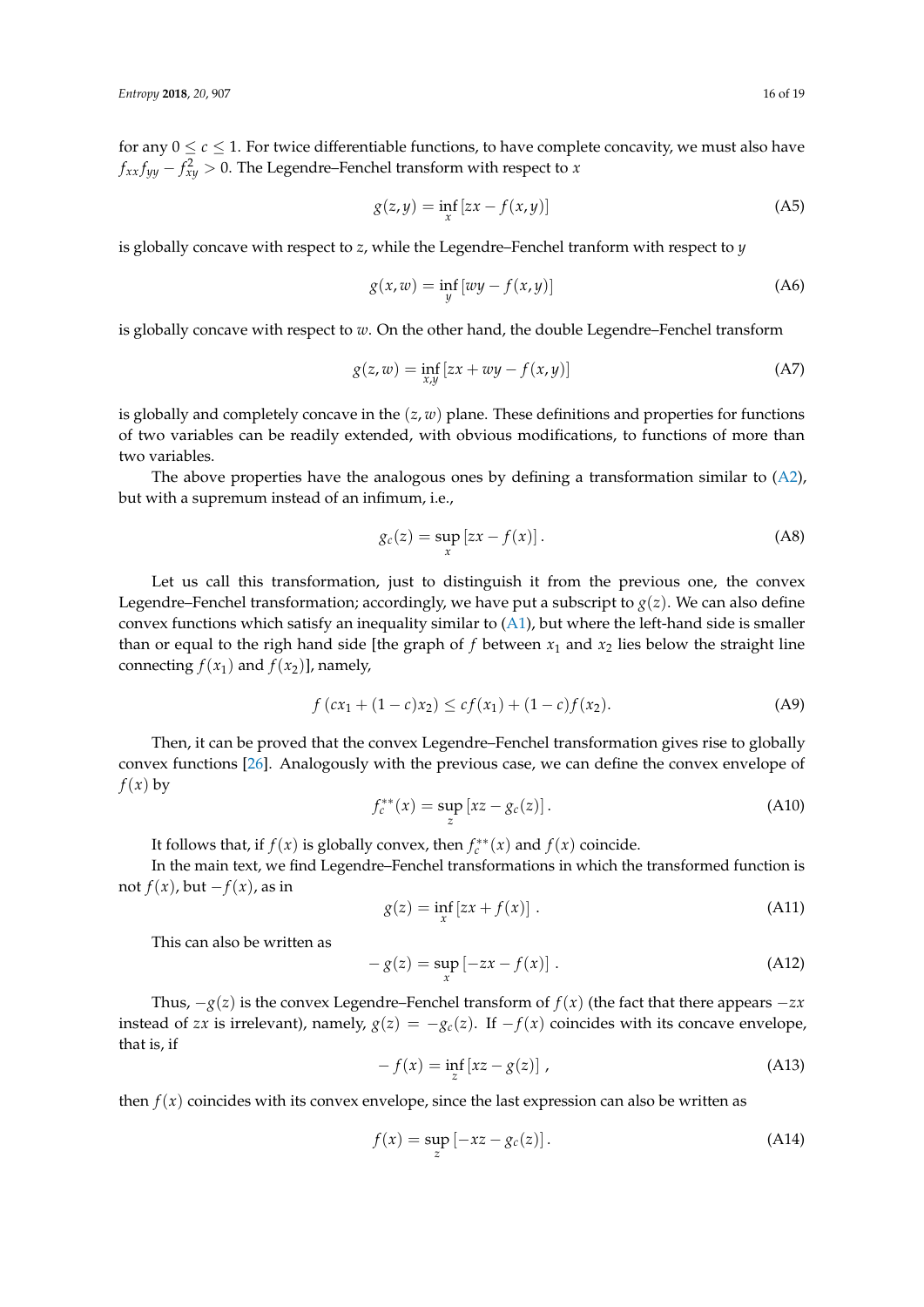This conclusion can be easily inferred in a visual manner. In fact, it is trivial to see, e.g., that if  $f(x)$  is twice differentiable and its second derivative is negative (positive) definite, then the second derivative of −*f*(*x*) is positive (negative) definite. In the main text, we thus refer to global convexity for thermodynamic functions  $f(x)$  where the Legendre–Fenchel transformation involves  $-f(x)$ .

## <span id="page-16-0"></span>**Appendix B. Heat Capacity in the Grand Canonical and the Isothermal-Isobaric Ensembles**

Here, we show that the response function  $C_{V,N}$  is positive not only in the canonical ensemble, but also in the grand canonical ensemble and in the isothermal-isobaric ensemble. In this Appendix, we assume that the thermodynamic functions are twice differentiable. Thus, we show that, if the microcanonical ensemble is not equivalent to the canonical ensemble, i.e., if *CV*,*<sup>N</sup>* is negative in the microcanonical ensemble, then this ensemble is not equivalent also to the grand canonical and the isothermal-isobaric ensembles. Summarizing, we want to see that the quantity

$$
\left(\frac{\partial \bar{E}}{\partial \beta}\right)_{V,N} = -\beta^2 C_{V,N} \tag{A15}
$$

is negative in both the grand canonical and the isothermal-isobaric ensembles. This is not completely trivial, since (*β*, *V*, *N*) are not the control parameters of either of the two ensembles. We proceed as follows. Beginning with the grand canonical ensemble, we start from the relations

$$
\bar{E} = \left(\frac{\partial(\beta\Omega)}{\partial\beta}\right)_{V,\beta\mu'},
$$
\n(A16)

$$
\bar{N} = -\left(\frac{\partial(\beta\Omega)}{\partial(\beta\mu)}\right)_{\beta,V}.
$$
\n(A17)

Then, we have to compute the second partial derivative of *β*Ω with respect to *β* while keeping constant its first partial derivative with respect to (*βµ*). Without showing the passages, we state the result. One obtains

$$
\begin{array}{rcl}\n\left(\frac{\partial \bar{E}}{\partial \beta}\right)_{V,N} & = & \left[ \left(\frac{\partial^2 (\beta \Omega)}{\partial (\beta \mu)^2}\right)_{\beta,V} \right]^{-1} \\
& \times & \left[ \left(\frac{\partial^2 (\beta \Omega)}{\partial \beta^2}\right)_{\beta \mu,V} \left(\frac{\partial^2 (\beta \Omega)}{\partial (\beta \mu)^2}\right)_{\beta,V} - \left(\frac{\partial^2 (\beta \Omega)}{\partial \beta \partial (\beta \mu)}\right)^2_V \right].\n\end{array} \tag{A18}
$$

We have noted in Section [3](#page-3-0) that *β*Ω is completely concave in the (*βµ*, *β*) plane. This implies that the quantity in square brackets in the second line of the expression is positive, while that in the first line is negative. Therefore, we obtain a negative quantity. For the isothermal-isobaric ensemble, we can proceed in an analogous way. Now, we start from the relations

$$
\bar{E} = \left(\frac{\partial(\beta G)}{\partial \beta}\right)_{N,\beta P'},
$$
\n(A19)

$$
\bar{V} = \left(\frac{\partial(\beta G)}{\partial(\beta P)}\right)_{\beta, N}.
$$
\n(A20)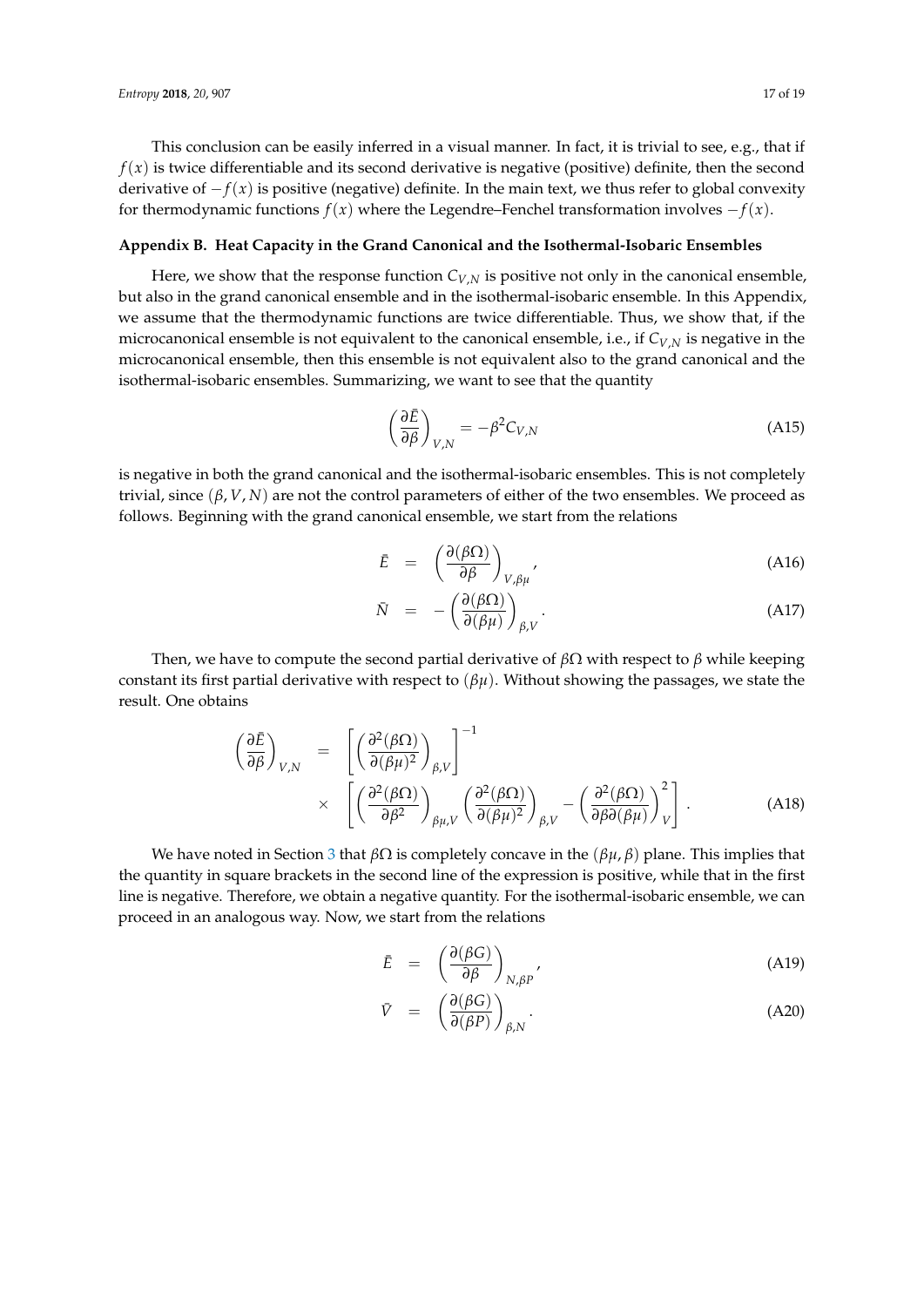Then, we have to compute the second partial derivative of *βG* with respect to *β* while keeping constant its first partial derivative with respect to  $(\beta P)$ . The result is now

$$
\begin{array}{rcl}\n\left(\frac{\partial \bar{E}}{\partial \beta}\right)_{V,N} & = & \left[ \left(\frac{\partial^2 (\beta G)}{\partial (\beta P)^2}\right)_{\beta,N} \right]^{-1} \\
& & \times & \left[ \left(\frac{\partial^2 (\beta G)}{\partial \beta^2}\right)_{\beta P,N} \left(\frac{\partial^2 (\beta G)}{\partial (\beta P)^2}\right)_{\beta,N} - \left(\frac{\partial^2 (\beta G)}{\partial \beta \partial (\beta P)}\right)_{N}^2 \right].\n\end{array} \tag{A21}
$$

We have also noted in Section [3](#page-3-0) that *βG* is completely concave in the (*βP*, *β*) plane. This implies that the quantity in square brackets in the second line of the expression is positive, while that in the first line is negative. Therefore, we again obtain a negative quantity.

## **References**

- <span id="page-17-0"></span>1. Campa, A.; Dauxois,T.; Fanelli, D.; Ruffo, S. *Physics of Long-Range Interacting Systems*; Oxford University Press: Oxford, UK, 2014.
- <span id="page-17-1"></span>2. Campa, A.; Dauxois, T.; Ruffo, S. Statistical mechanics and dynamics of solvable models with long-range interactions. *Phys. Rep.* **2009**, *480*, 57–159. [\[CrossRef\]](http://dx.doi.org/10.1016/j.physrep.2009.07.001)
- <span id="page-17-2"></span>3. Hill, T.L. *Thermodynamics of Small Systems, Parts I and II*; Dover: New York, NY, USA, 2013.
- 4. Hill, T.L.; Chamberlin, R.V. Extension of the thermodynamics of small systems to open metastable states: An example. *Proc. Nat. Acad. Sci. USA* **1998**, *95*, 12779–12782. [\[CrossRef\]](http://dx.doi.org/10.1073/pnas.95.22.12779) [\[PubMed\]](http://www.ncbi.nlm.nih.gov/pubmed/9788990)
- 5. Hill, T.L. A different approach to nanothermodynamics. *Nano Lett.* **2001**, *1*, 273–275. [\[CrossRef\]](http://dx.doi.org/10.1021/nl010027w)
- <span id="page-17-3"></span>6. Hill, T.L.; Chamberlin, R.V. Fluctuations in energy in completely open small systems. *Nano Lett.* **2001**, *2*, 609–613. [\[CrossRef\]](http://dx.doi.org/10.1021/nl020295+)
- <span id="page-17-4"></span>7. Antonov, V.A. Most probable phase distribution in spherical star systems and conditions for its existence. *Vest. Leningr. Gos. Univ.* **1962**, *7*, 135; translation: *IAU Symposia* **1985**, *113*, 525–540.
- 8. Lynden-Bell, D.; Wood, R. The gravo-thermal catastrophe in isothermal spheres and the onset of red-giant structure for stellar systems. *Mon. Not. R. Astr. Soc.* **1968**, *138*, 495–525. [\[CrossRef\]](http://dx.doi.org/10.1093/mnras/138.4.495)
- 9. Thirring, W. Systems with Negative Specific Heat. *Z. Phys.* **1970**, *235*, 339–352. [\[CrossRef\]](http://dx.doi.org/10.1007/BF01403177)
- 10. Padmanabhan, T. Statistical mechanics of gravitating systems. *Phys. Rep.* **1990**, *188*, 285–362. [\[CrossRef\]](http://dx.doi.org/10.1016/0370-1573(90)90051-3)
- 11. Lynden-Bell, D. Negative specific heat in astronomy, physics and chemistry. *Physica A* **1999**, *263*, 293–304. [\[CrossRef\]](http://dx.doi.org/10.1016/S0378-4371(98)00518-4)
- 12. Chavanis, P.-H. Gravitational instability of finite isothermal spheres. *Astron. Astrophys.* **2002**, *381*, 340–356. [\[CrossRef\]](http://dx.doi.org/10.1051/0004-6361:20011438)
- 13. Chavanis, P.-H. Phase transitions in self-gravitating systems. *Int. J. Mod. Phys. B* **2006**, *20* 3113–3198. [\[CrossRef\]](http://dx.doi.org/10.1142/S0217979206035400)
- <span id="page-17-5"></span>14. Campa, A.; Casetti, L.; Latella, I.; Pérez-Madrid, A.; Ruffo, S. Phase transitions in Thirring's model. *J. Stat. Mech.* **2016**, 073205. [\[CrossRef\]](http://dx.doi.org/10.1088/1742-5468/2016/07/073205)
- <span id="page-17-6"></span>15. Kiessling, M.K.H.; Neukirch, T. Negative specific heat of a magnetically self-confined plasma torus. *Proc. Natl. Acad. Sci. USA* **2003**, *100*, 1510–1514. [\[CrossRef\]](http://dx.doi.org/10.1073/pnas.252779099) [\[PubMed\]](http://www.ncbi.nlm.nih.gov/pubmed/12576553)
- <span id="page-17-7"></span>16. Nicholson, D.R. *Introduction to Plasma Theory*; Wiley: New York, NY, USA, 1983.
- <span id="page-17-8"></span>17. Chavanis, P.H.; Sommeria, J. Statistical mechanics of the shallow water system. *Phys. Rev. E* **2002**, *65*, 026302. [\[CrossRef\]](http://dx.doi.org/10.1103/PhysRevE.65.026302) [\[PubMed\]](http://www.ncbi.nlm.nih.gov/pubmed/11863648)
- <span id="page-17-9"></span>18. Robert, R.; Sommeria, J. Statistical equilibrium states for two-dimensional flows. *J. Fluid. Mech.* **1991**, *229*, 291–310. [\[CrossRef\]](http://dx.doi.org/10.1017/S0022112091003038)
- <span id="page-17-10"></span>19. Latella, I.; Pérez-Madrid, A.; Campa, A.; Casetti, L.; Ruffo, S. Thermodynamics of nonadditive systems. *Phys. Rev. Lett.* **2015**, *114*, 230601. [\[CrossRef\]](http://dx.doi.org/10.1103/PhysRevLett.114.230601) [\[PubMed\]](http://www.ncbi.nlm.nih.gov/pubmed/26196786)
- <span id="page-17-11"></span>20. Gibbs, J.W. *Elementary Principles in Statistical Mechanics*; Charles Scribner's Sons: New York, NY, USA, 1902.
- <span id="page-17-12"></span>21. Latella, I.; Pérez-Madrid, A. Local thermodynamics and the generalized Gibbs-Duhem equation in systems with long-range interactions. *Phys. Rev. E* **2013**, *88*, 042135. [\[CrossRef\]](http://dx.doi.org/10.1103/PhysRevE.88.042135) [\[PubMed\]](http://www.ncbi.nlm.nih.gov/pubmed/24229143)
- <span id="page-17-13"></span>22. Latella, I.; Pérez-Madrid, A.; Campa, A.; Casetti, L.; Ruffo, S. Long-range interacting systems in the unconstrained ensemble. *Phys. Rev. E* **2017**, *95*, 012140. [\[CrossRef\]](http://dx.doi.org/10.1103/PhysRevE.95.012140) [\[PubMed\]](http://www.ncbi.nlm.nih.gov/pubmed/28208311)